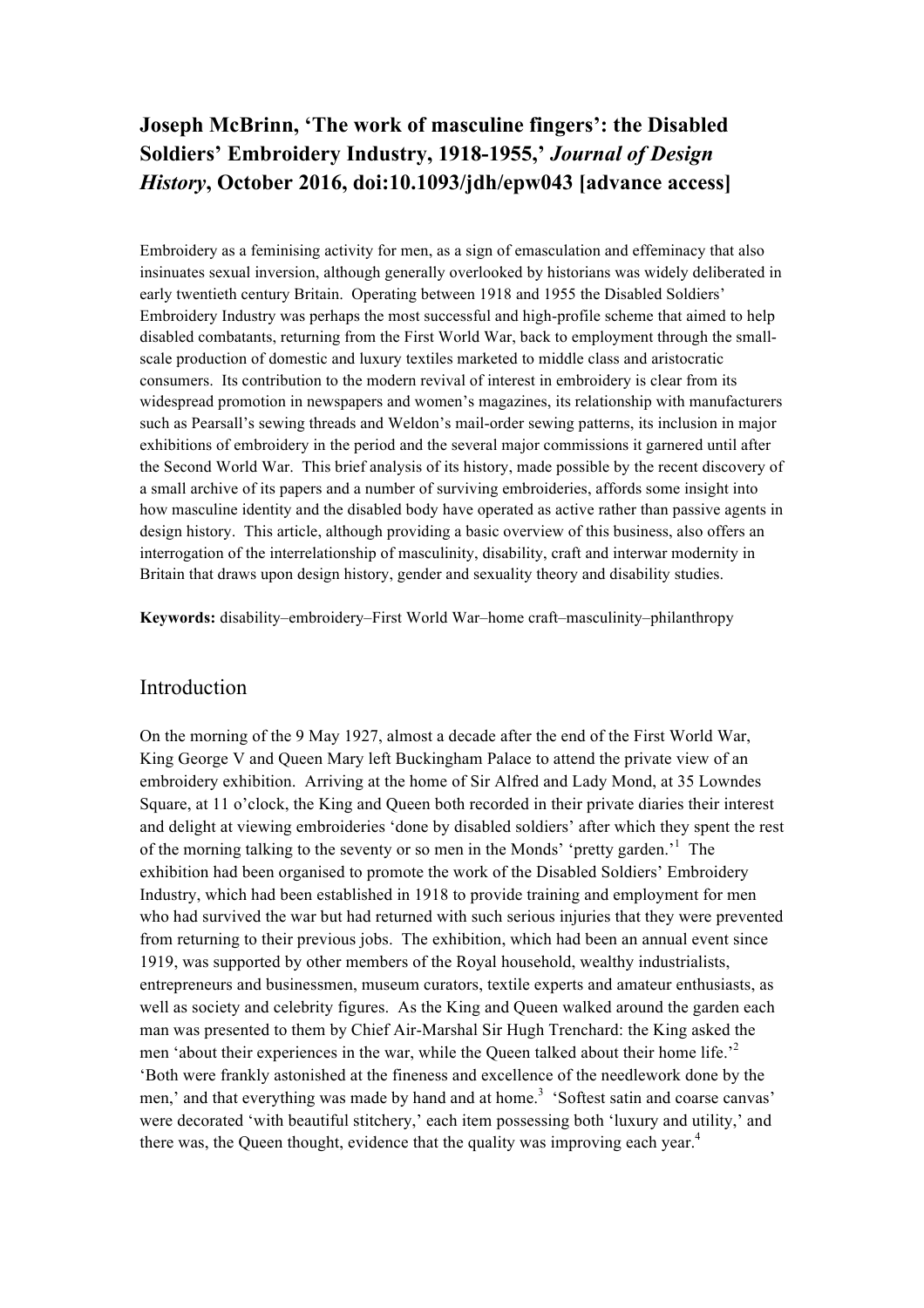On display were regimental colours, sheriff and guild banners, embroideries for fashionable dress and historic furniture, ecclesiastical designs, such as the especially commissioned altar frontal for Goldsborough church in Yorkshire associated with the Lascelles family into which the King and Queen's only daughter, Princess Mary, had recently married, and other commissions for original designs and copies after antique needlework, tapestries and maps.<sup>5</sup> Many of the men were in bathchairs and those who could not stand for long were seated in the garden **(Fig. 1)**. One man had been wheeled the whole way from Balham that morning in the hope of seeing the King and Queen. Unlike in previous years the Royal visit attracted extraordinary media attention.<sup>6</sup> There was interest in what the Queen wore ('The Queen was dressed entirely in grey, with a grey toque swathed in pastel shades'; 'The Queen wore a dress of one of the newest fabrics, in crinkled and spotted design, not unlike lizard-skin leather, and a pale grey coat') and in what she bought (a 'fine canvas perambulator cushion…decorated with a design of wooden soldiers and little trees,' two 'old oak stools, covered with petit point, a dainty little dress, a set of reins, and other toys for her granddaughter Elizabeth').<sup>7</sup> And to mark the occasion, the first exhibition to be held in his elegant Belgravia home, Sir Alfred Mond presented the Queen with a gift, 'an exquisite little casket in black and gold Spanish work on white silk background inspired by the embroideries brought to England by Queen Catherine of Aragon and taught by her to the ladies of the court,' made by a man 'who had lost both legs' in the war and who had travelled from Suffolk the day before to attend the presentation **(Fig. 2)**. 8 The Queen 'was greatly struck by the delicacy of the work – so fine, indeed, that it was difficult to realise it as the work of masculine fingers.'<sup>9</sup>

The Disabled Soldiers' Embroidery Industry was one of a number of charity schemes founded in the wake of the First World War, which aimed to rescue severely disabled veterans from unemployability, impoverishment and destitution. Like many schemes initiated during and after the war it was not wholly unusual in its employment of a craft traditionally associated with Victorian notions of 'the feminine ideal.' However, other similar charitable ventures that settled on the production of textiles focused principally on weaving or fabric printing. The Disabled Soldiers' Embroidery Industry was exceptional in its focus on embroidery. And although much has been written about the significance of needlework in women's history, such as the role of sewing as a form of artisanal, sweated and immaterial labour, as a form of 'creative and interpretative consumption.<sup>10</sup> and as a mean to inculcate 'the feminine ideal.<sup>11</sup> outside the odd perfunctory reference in military or textile history there is little, if any, accessible research on the embroidery produced by disabled ex-servicemen or indeed men in general.<sup>12</sup> If, as feminist historians have shown, the experience of sewing was both compulsory and subjugatory for women but could, conversely and even perversely, offer them a sense of agency or means to subversion, what did it mean for a man to embroider?<sup>13</sup> Embroidery produced by men has gone completely unexamined.

The men of the Disabled Soldiers' Embroidery Industry were taught and supervised by a generation of women imbued with the Victorian ideal of the 'angel in the house,' but what of their own subjectivity and sense of gender and sexual identity in the context of wartime notions of masculinity, a triumvirate of aggression, virility and heroism that seemed incontrovertible even when faced with the horrors of total war.<sup>14</sup> Since the turn-of-thecentury ideas of hypermasculinity, male bonding and blood sacrifice had been steadily supplanting Victorian notions of chivalric 'manliness.<sup>15</sup> However, for many, especially those affected by physical and psychological injury and afflicted with life-long impairment, the war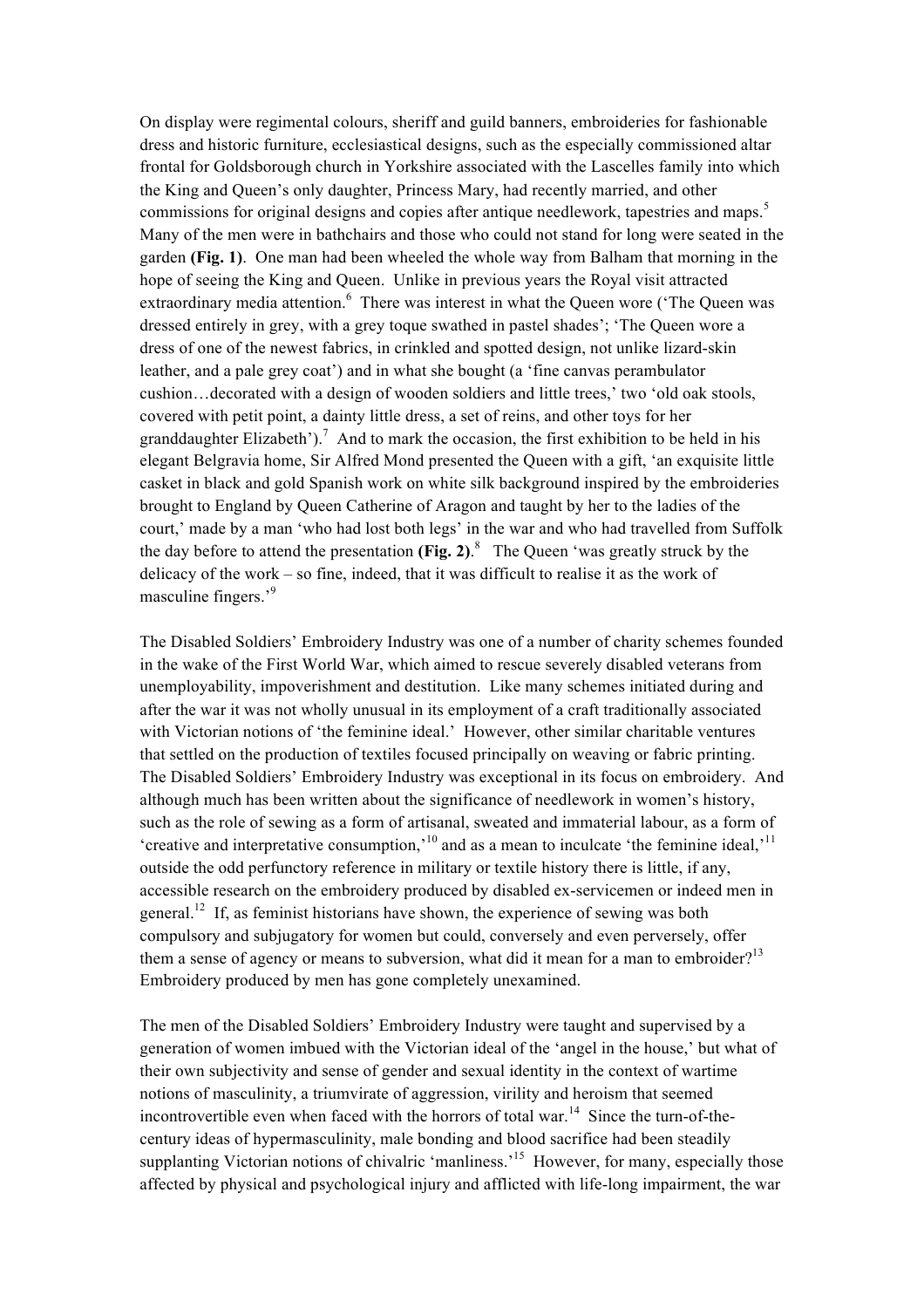proved to be emasculating; they returned '*un*men' in Sandra Gilbert's memorable phrase.<sup>16</sup> This could only have been exacerbated by then having to make a living with needle and thread. Furthermore, how did such ex-servicemen navigate the steadfast cultural associations of sewing as a feminising activity for men and as a sign of emasculation and effeminacy that also insinuated sexual inversion. That needle skills were 'natural to women' and 'unnatural in men' had become 'a crucial aspect of patriarchal ideology' in the nineteenth century.<sup>17</sup> Embroidery as the embodiment of a passive and subordinate feminine stereotype was further employed by the new science of sexology in the late nineteenth and early twentieth century as a tacit marker of the male sexual invert, or homosexual.<sup>18</sup>

However, if as R.W. Connell has suggested, 'gender is not fixed in advance of social interaction, but is constructed in interaction,' a study of the Disabled Soldiers' Embroidery Industry affords some insight into the social and cultural production of masculinity as a subject position relational to femininity and not necessarily its binary opposite.<sup>19</sup> Limiting our reading of embroidery as the embodiment of a fixed and essentialised femininity serves only to obscure the realities of embroidery's history and serves to perpetuate rather than overturn gendered readings of design. Indeed, as the historians Michael Roper and John Tosh have cautioned, such essentialist conceptualisations of gender often means that the subjective experiences of men go unexplored.<sup>20</sup> Furthermore, if the Disabled Soldiers' Embroidery Industry prompts us to reconsider the masculine subject, what, then, did it mean for a man who had no legs, or who had lost a hand or fingers, to embroider? Rosemarie Garland Thomson has contended that the disabled body became 'a repository for social anxieties about [such] troubling concerns as vulnerability, control, and identity,' if she is right what, then, lay behind the façade of stoicism, cheerfulness and gratitude that the men of this organisation frequently evinced?<sup>21</sup> And further, if masculinity and disability have operated 'in conflict with each other' because 'disability is associated with being dependent and helpless whereas masculinity is associated with being powerful and autonomous' how do we understand the men of this organisation beyond their embodiment of a crisis in masculine self-identification and how can we explain this organisation's success and longevity beyond the 'guilt-inducing symbolism of badly wounded men'? $2^{22}$ 

If, as the extensive press coverage of the 1927 exhibition shows, the novelty and incongruity of the male needleworker proved no less as striking as the spectacle of aristocratic benevolence, why does the Disabled Soldiers' Embroidery Industry seem so marginal? By this time, following almost ten successful years of operating the organisation was employing close to one hundred men, for whom it had 'become a source of pleasure as well as a source of income' and it was widely noted that 'in several cases the health of the workers has visibly improved.<sup> $23$ </sup> As a business it remained relatively modest, training no more than four or five hundred men with an estimated annual turnover of around £800 at its peak, yet it was one of the most high profile charities of the period. Its contribution to the 'modern craze' for needlework in the interwar years is clear from its inclusion in major exhibitions and the several prestigious commissions it was awarded, including the ecclesiastical embroideries for the private chapel at Buckingham Palace, St. George's Memorial Church at Ypres, and for the Cunard White Star Limited liner, RMS *Queen Mary*. They also received commissions from outside Britain through the imperial and colonial networks of patrons and customers.<sup>24</sup> Aside from a few cursory references in studies of textile history, and more recently in accounts of the First World War, the Disabled Soldiers' Embroidery Industry appears to be all but obliterated from the historical record.<sup>25</sup> This article, therefore, aims to trace for the first time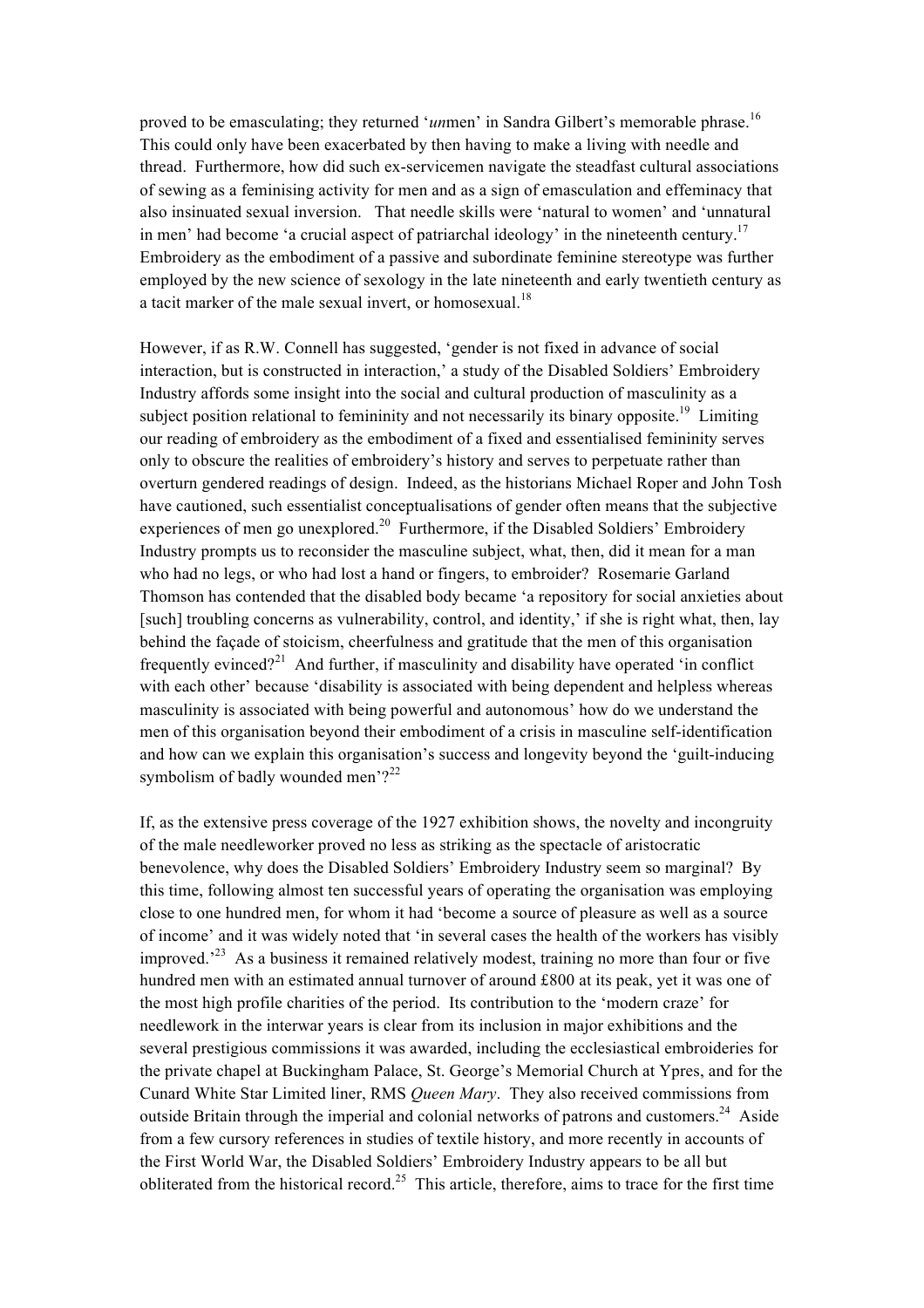the organisation's origins and achievements, in navigating embroidery's complex associations not just with gender but also with class and national identity and to reconsider its significance in terms of what it can tell us about two largely neglected subjects in design history – masculinity and disability.

# Poverty and embroidery

Over a quarter of million combatants returned from the war with debilitating and permanently life-changing injuries.<sup>26</sup> State support, in terms of employment, retraining and even basic welfare, for such men was ad-hoc and fragmentary and charity organisations quickly set up, extended or transformed existing schemes to take in disabled ex-servicemen. The parsimonious response of the Government resulted in little actual provision outside a diminutive statuary pension. This was issued by a specially created Ministry of Pensions and calculated not in relation to a veteran's ability to return to his previous employment but in regard to the nature and severity of his disablement. From the outset the Disabled Soldiers' Embroidery Industry aimed to offer support only to men who were in receipt of no less than seventy per cent of the state pension. If a disabled man's pension was twenty-seven shillings per week, it was estimated that he could earn at least another ten shillings making embroidery.<sup>27</sup> Even though war veterans redirected existing charitable resources away from the civilian disabled in their own favour – what they found was the prolongation of Victorian benevolent interest in handicrafts as a mode of design tied to issues of poverty and morality, discipline and self-improvement.<sup>28</sup> Disability and design already existed, then, in a dialogue extending outward from the networks of Victorian cultural philanthropy. Indeed, in her study of disability in Britain since the eighteenth century Anne Borsay has suggested that interwar efforts to employ the war wounded 'where statuary commitment was minimal and voluntary effort converged on traditional trades that were marginal to the economy' seemed to collapse the concepts of disability and craft into one another.<sup>29</sup>

Although by 1916 statistics drawn from the Government's Employment Bureaux showed that forty-two per cent of demobilised men 'return[ed] to their former occupations' nearly ten per cent remained unfit for work or training schemes due to permanent injuries and it was feared that amid the lack of support that such disabled ex-servicemen would drift into 'obtaining his living semi-begging, or even begging or gravitating towards the workhouse.<sup>30</sup> By the end of the war anxiety surrounding the welfare of the disabled soldier edged dangerously toward national panic already beyond the resolve of medical or legislative intervention.<sup>31</sup> Craftwork had long been deployed to occupy the sick, poor and disenfranchised and as the war developed and expanded fields such as orthopaedics and psychiatry so too did it give craft a new purpose as occupational therapy.<sup>32</sup> In its promise of the acquisition of new skills, moderate physical exertion and pleasure in work, sedentary craftwork seemed applicable to almost any type of patient even those suffering from the newly diagnosed psychological injuries.<sup>33</sup>

The Royal family, who had turned increasingly to civil life as their constitutional powers diminished in the nineteenth century, played an especially important role in the wartime charity surge and had long been associated with the patronage of craft industries.<sup>34</sup> Queen Victoria's daughters, in particular, had been prominent in the late nineteenth century cultural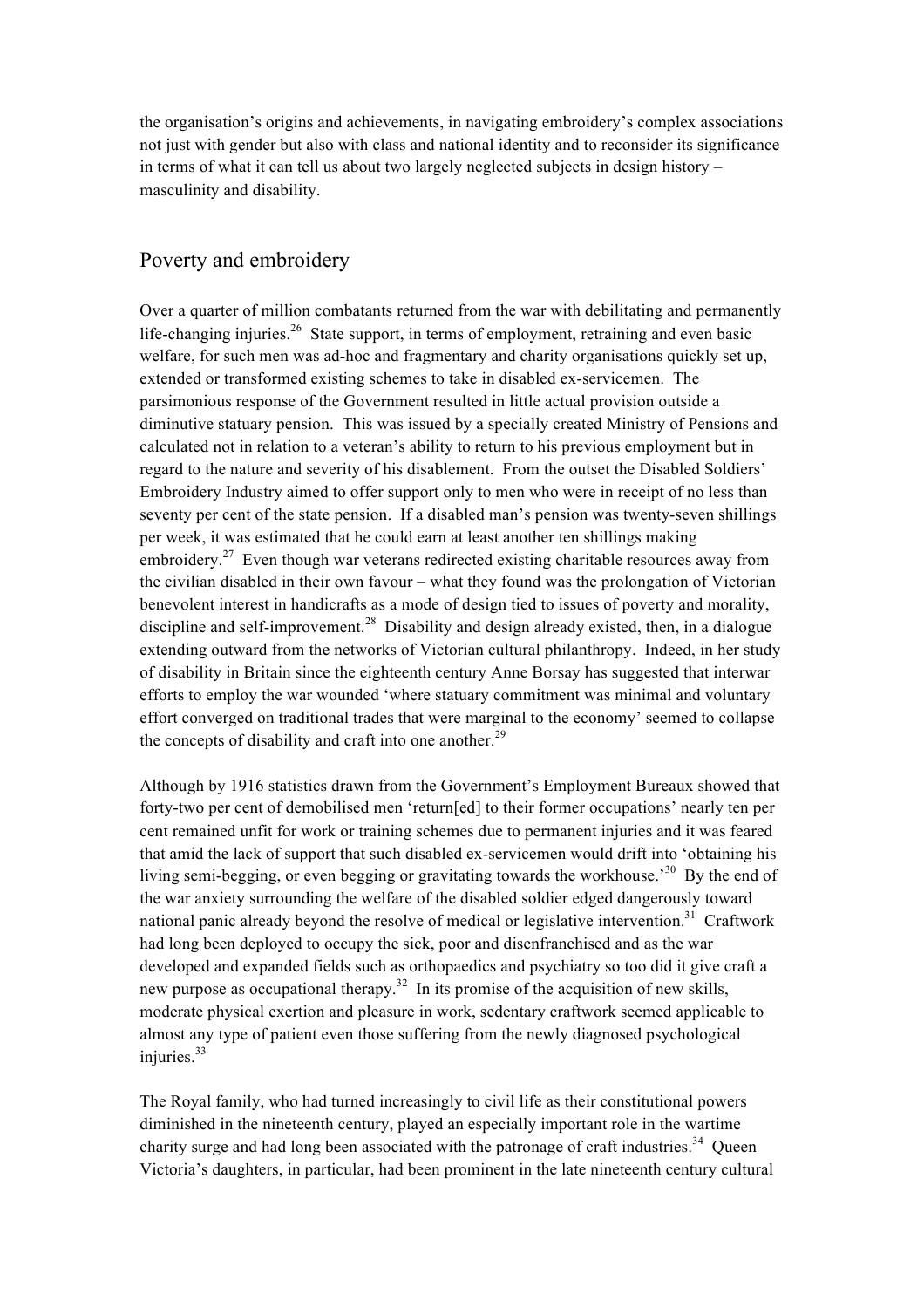philanthropy movement and extended their concerns for the poor to embrace the war maimed.<sup>35</sup> In 1872 the Queen's third daughter Helena, who became Princess Christian of Schleswig-Holstein after her marriage in 1866 and was subsequently known as Princess Christian, was appointed inaugural President of the Royal School of Art Needlework (the Royal School of Needlework from 1876), which had been established expressly 'to supply suitable employment for poor gentlewomen.<sup>36</sup> During the war it was the Royal School of Needlework who provided many of the teachers of embroidery to the numerous convalescent schemes in hospitals and asylums. Princess Christian's youngest daughter, Princess Marie-Louise, became the inaugural President of the charity Friends of the Poor and under whose auspices she helped establish the Disabled Soldiers' Embroidery Industry. Several of Queen Victoria's other grandchildren played prominent roles in the organisation. Lady Irene Mountbatten, the wife of the Marquess of Carisbrooke, son of Queen Victoria's youngest daughter Princess Beatrice, was Chairman of the Disabled Soldiers' Embroidery Industry from its inception, and Princess Beatrice's only daughter, Victoria Eugénie who had become Queen of Spain in 1906, was one of the organisation's principal patrons.

Charities, church guilds and concerned individuals from all over the country seemed to come out of nowhere to teach handicrafts to wounded soldiers. Medical reaction to the casual teaching of crafts in hospitals and asylums as a means of rehabilitation was conflicted and often critical of the *laissez-faire* attitudes in organisation and delivery and of the negligible results.37 Not long into the war voluntary organisations, such as Friends of the Poor, began to take an increasing interest in the plight of the disabled soldier. The Friends of the Poor had been founded in 1911 by Annie Collin, a farmer's daughter from Essex who had come to London at the end of the nineteenth century to dedicate herself to charitable work. Starting with the personal support of Princess Marie Louise, capital of £600 and a two-roomed office in Belgravia's Ebury Street, the core objective of Friends of the Poor was to 'bridge the gap between the rich and the deserving poor.<sup>38</sup> By 1915 they were operating a toy-making workshop for married men from poor families. They then established a 'Disabled Soldiers' Aid Committee,' comprising twenty-five helpers and forty-two hospital visitors many of whom were men, and began considering 'possible work in [a] textile industry.<sup>39</sup> By 1918 the Disabled Soldiers' Aid Committee had 11,371 men on its books and began its first 'home schemes' such as an envelope-making industry.

The Friends of the Poor was, in fact, a splinter group from Revd Wilson Carlile's Church Army, an evangelical Anglican organisation established in the 1880s, which encouraged middle-class and aristocratic women possessed of Christian virtue, who desired to help the poor, to descend into the precincts of London's poverty: '[to] enter sympathetically into the suffering of others in order to diminish it.<sup>40</sup> Annie Collin and Princess Marie Louise had met in 1900 whilst working for a branch of the Church Army known as Friends of the Elderly and Gentlefolk's Help. Shocked by the new depths of poverty and suffering that the war had brought, they offered their services to hospitals, where they found many wounded men 'managed to pass the time with embroidery or wool work.<sup>41</sup> Collin had established successful needlework initiatives for women and girls before the war and it seemed practical to expand these to take in injured ex-servicemen. They decided to 'help to develop this form of occupational therapy, and place a financial value on it, thus enabling the men to feel that, though incapacitated from normal active work, they still could be breadwinners and contribute to the upkeep of the home.<sup>42</sup>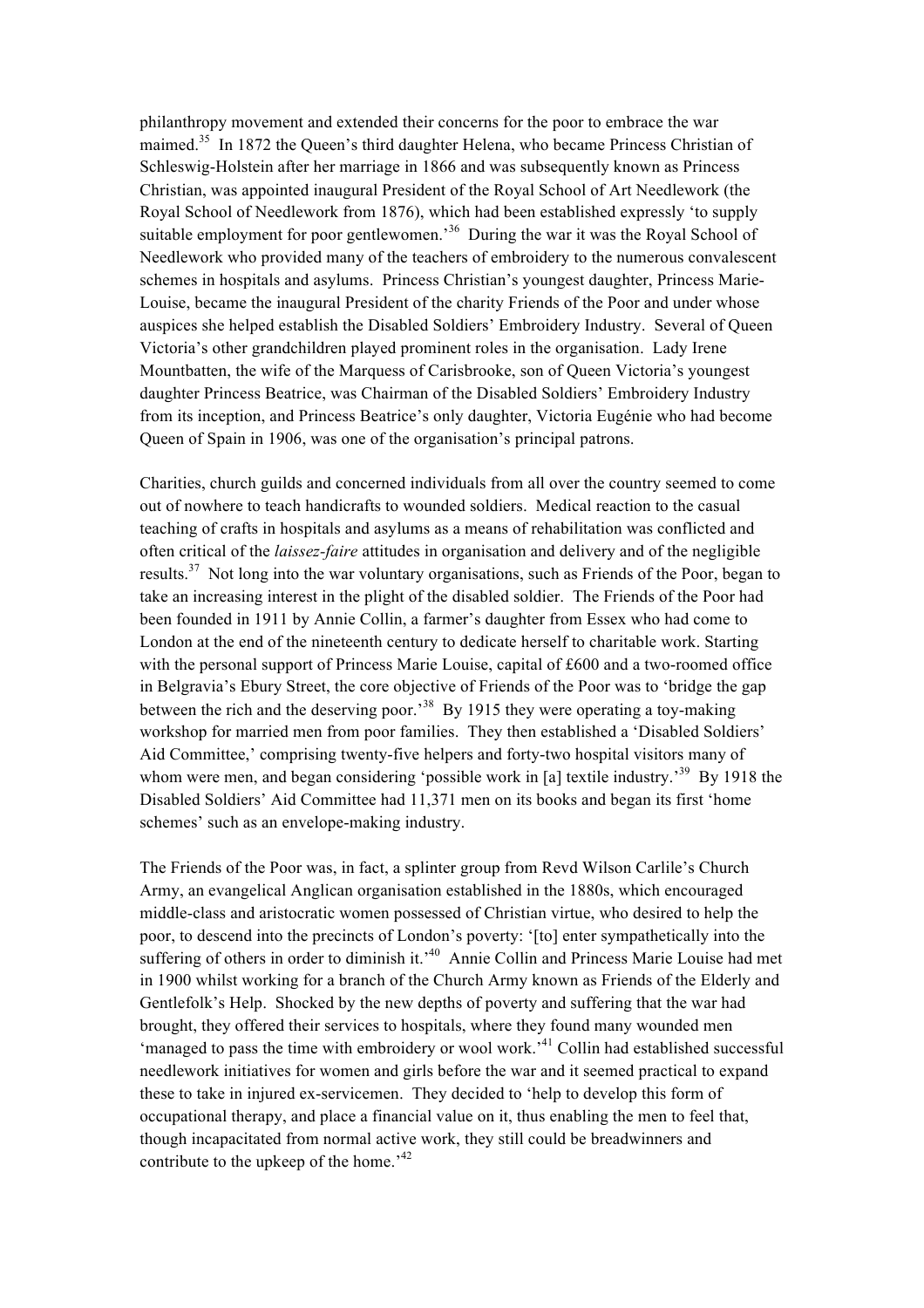Princess Marie Louise's friend the actor and artist Ernest Thesiger, himself an admired and accomplished embroiderer, had around the same time, whilst visiting a friend in hospital, 'found men busily making needlework horrors' and it occurred to him 'that they would be better employed copying some really good designs.'43 In November 1917, Thesiger wrote directly to the Ministry of Pensions suggesting a training scheme to teach disabled soldiers to copy and mend old needlework.44 The London War Pensions Committee considered Thesiger's proposal, for a scheme of 'Needlework for discharged soldiers', along with a similar 'appliqué embroidery' scheme by Walter Taylor, a master weaver made redundant when the Morris  $& Co.$  tapestry workshop at Merton Abbey closed at the start of war.<sup>45</sup> Other unsolicited proposals that came to the Committee included a national scheme of craftwork for disabled soldiers from the Arts and Crafts Exhibition Society and the Art Workers' Guild; George Frampton's proposal of a tapestry weaving workshop; a proposal for an 'Empire Guild of Handicraft' by P. Wylie Davidson of Glasgow School of Art; for a utopian craft settlement in Sapperton, Gloucestershire, from the architect and designer Ernest Gimson; and a scheme for training disabled ex-servicemen in stained glass by Edinburgh-based designer Douglas Strachan. The Committee also heard from several organisations already providing disabled ex-servicemen with teaching and materials, such as Grace Kimmins's Chailey Heritage Craft School in Sussex, the Hampshire House Workshops in Hammersmith, London, and Harry Peach's Dryad Handicrafts in Leicester. However, a proposal from the Design and Industries Association, received in February 1918, made explicit that the Government needed to avoid the 'philanthropic taint' of the Victorian amateur handicraft movement.<sup>46</sup> In the end the Ministry formed a 'National Advisory Committee for Craft Training for Disabled Soldiers,' chaired by Henry Wilson, the architect, designer and President of the Arts and Crafts Exhibition Society, but like other Government initiatives, such as the King's National Roll, this proved of little impact.<sup>47</sup>

In January 1918, pressing the Committee for a response, Thesiger suggested that if an embroidery workshop was set up soon that it could be included in the forthcoming large display of disabled soldiers' handicrafts to be held in London that coming May.<sup>48</sup> The embroidery workshop proposal was, at this point, rejected by the Committee but Thesiger's projected scheme did serve as part motivation in the formation of the 'National Advisory Committee.<sup>49</sup> Thesiger later recalled that although his idea failed to attract official backing he was made aware that '[a]t that time 'The Friends of the Poor' were visiting hospitals  $\&$ giving the men simple bits of work to do. So I went to them & suggested that they should join forces with me & provide the patients with worthwhile designs. They took up the idea with enthusiasm and from that small beginning was started 'The Disabled Soldiers Embroidery Industry' which, after forty years, still functions & thrives. So successful was it that the ministry of pensions relented  $\&$  gave us a much-needed grant of money.<sup>50</sup> The organisation also received a grant of £200 from the United Services Fund, partly to turn some space in the Ebury Street headquarters into a showroom. From the outset the intention of the organisation was to enable men to work at home as most who enlisted were either bedridden or housebound **(Fig. 3).** Men were taught by home visits or by postal instruction and if they encountered a particular issue or problem in their work and were able to reach Belgravia but unable to leave their bathchairs, and climb the steps and enter the Ebury Street building, they were taught in the street **(Fig. 4)**.

Ernest Thesiger suggested that the reason his proposal of an embroidery workshop was unsuccessful was because Government officials thought it was too 'effeminate [an]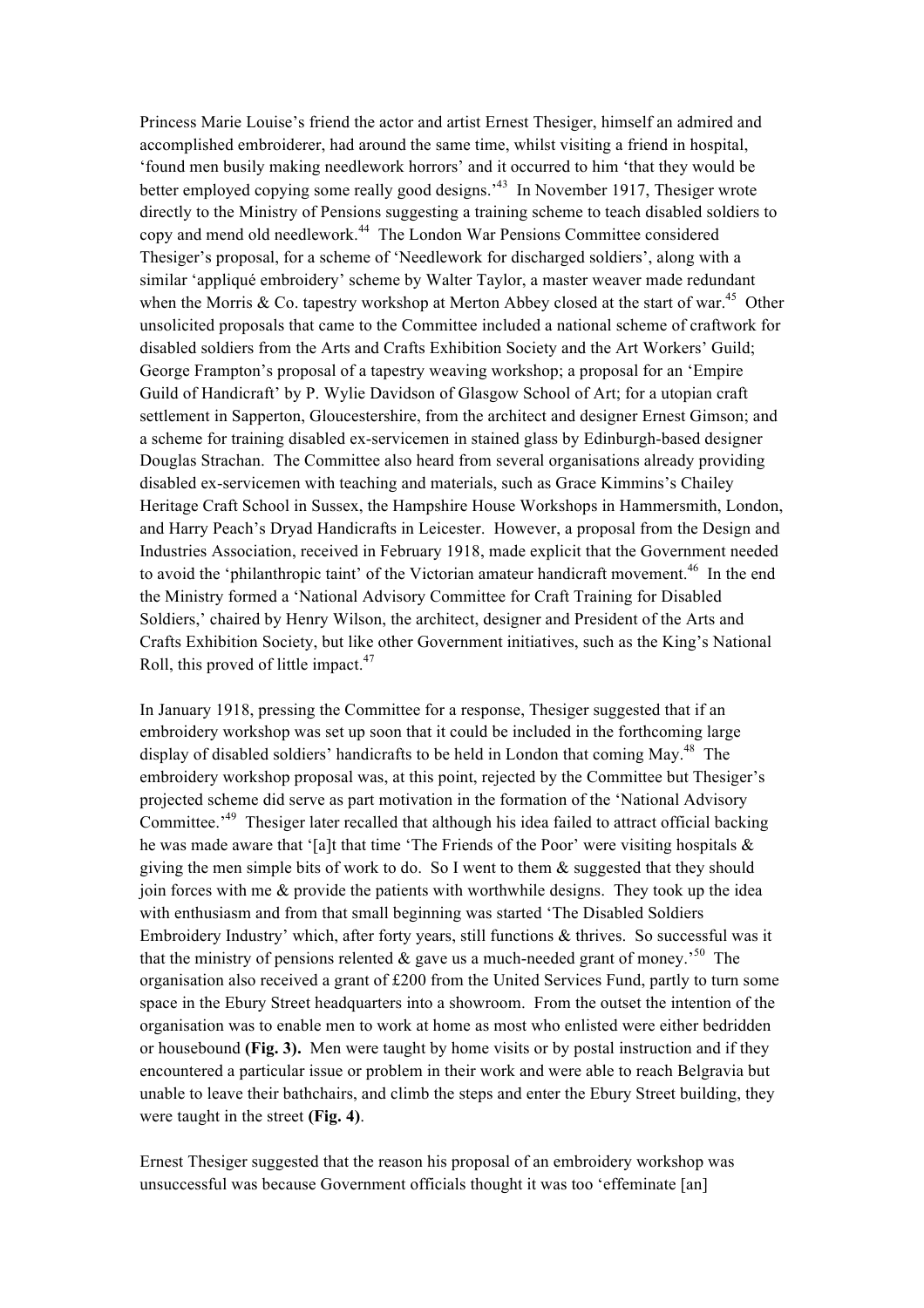occupation for ex-soldiers.'51 The fact that unemployed veterans had to resort to what was widely perceived as an exclusively feminized industry fed into increasing anxiety about the war's effect on masculinity. Sir Alfred Mond in his 1927 meditation on unemployment and the post-war economy, *Industry and Politics*, expressed his own concern that the labour market had been depleted of 'its most virile manhood' as a result of the war and further by employing, throughout the period, women in heavy industry and wounded soldiers in what amounted to home-craft schemes.<sup>52</sup> It was a widely echoed concern. One medical expert remonstrated in *Reveille*, a journal devoted to the issues surrounding disabled ex-servicemen:

Take embroidery: It is not likely a man will do much with this, but in the early stages of his recovery the working out in "cross-stitch" of some pattern, such as the regimental insignia or a design depicting a military scene, for a sofa pillow or similar article, is intensely interesting to the man, and perhaps may provide an heirloom for his family. Naturally this kind of work will not be continued ; probably by the time the article is finished the recovery will be far enough along to make some more natural form of work possible.<sup>53</sup>

First World War historian Ana Carden-Coyne has suggested embroidery was momentarily acceptable for men as it was an activity 'regarded as psychologically healing, helping the weary and embattled to regain manhood through a transitional state of feminized becoming, beginning with gentle womanly arts.<sup>54</sup> This partook of the 'pervasive [Victorian] fantasy of male development in which men became masculine only after an initial feminine stage'; ideas which would have a renewed currency within the culture of post-war sexology and Freudian psychoanalysis. 55 However, the 'sensory, affective and psychological' appeal of craft operated only at the level of rehabilitation that ultimately desired to remasculinise the veteran before returning him to civilian life reinforcing rather than contesting the 'traditional role of women as nurturing and self-abnegating.<sup>56</sup> This takes into account little of the actual achievements of the Disabled Soldiers' Embroidery Industry, which although sharing much with the short-lived workshops established to teach crafts to soldiers throughout the country, it managed to cultivate and maintain a strong customer-base and grow exponentially as a business in the precarious interwar decades.

By 1927 the Friends of the Poor was operating with an estimated £60,000 in capital and had secured lucrative agreements for the Disabled Soldiers' Embroidery Industry with important companies, such as Pearsall's who supplied all their silk and wool threads and who often promoted the workshop in their advertisements and Weldon's the pattern-makers who supported the workshop through its magazines and mail-order service and occasionally commissioning the disabled ex-servicemen make up their patterns for publicity purposes. Schemes such as that by the Royal School of Needlework to teach embroidery to recovering soldiers at Netley Hospital, near Southampton, and numerous other regional Soldiers' Embroidery Guilds founded by various branches of provincial Arts and Crafts societies or Women's Institutes, faded and dissipated as the 1920s began. A Guild of Soldier and Sailor Broderers was opened on London's Oxford Street in 1918 by Lady Titchfield, through the Women's Army Auxiliary Corps, under the auspices of the War Services Legion, which was initially the Disabled Soldiers' Embroidery Industry's obvious competitor but its work remained limited to an exclusive focus on military embroidery **(Fig. 5)**. 57 If poverty had been the motivation behind the establishment of the Disabled Soldiers' Embroidery Industry, its success rested on its identification of English embroidery as a site of national patrimony.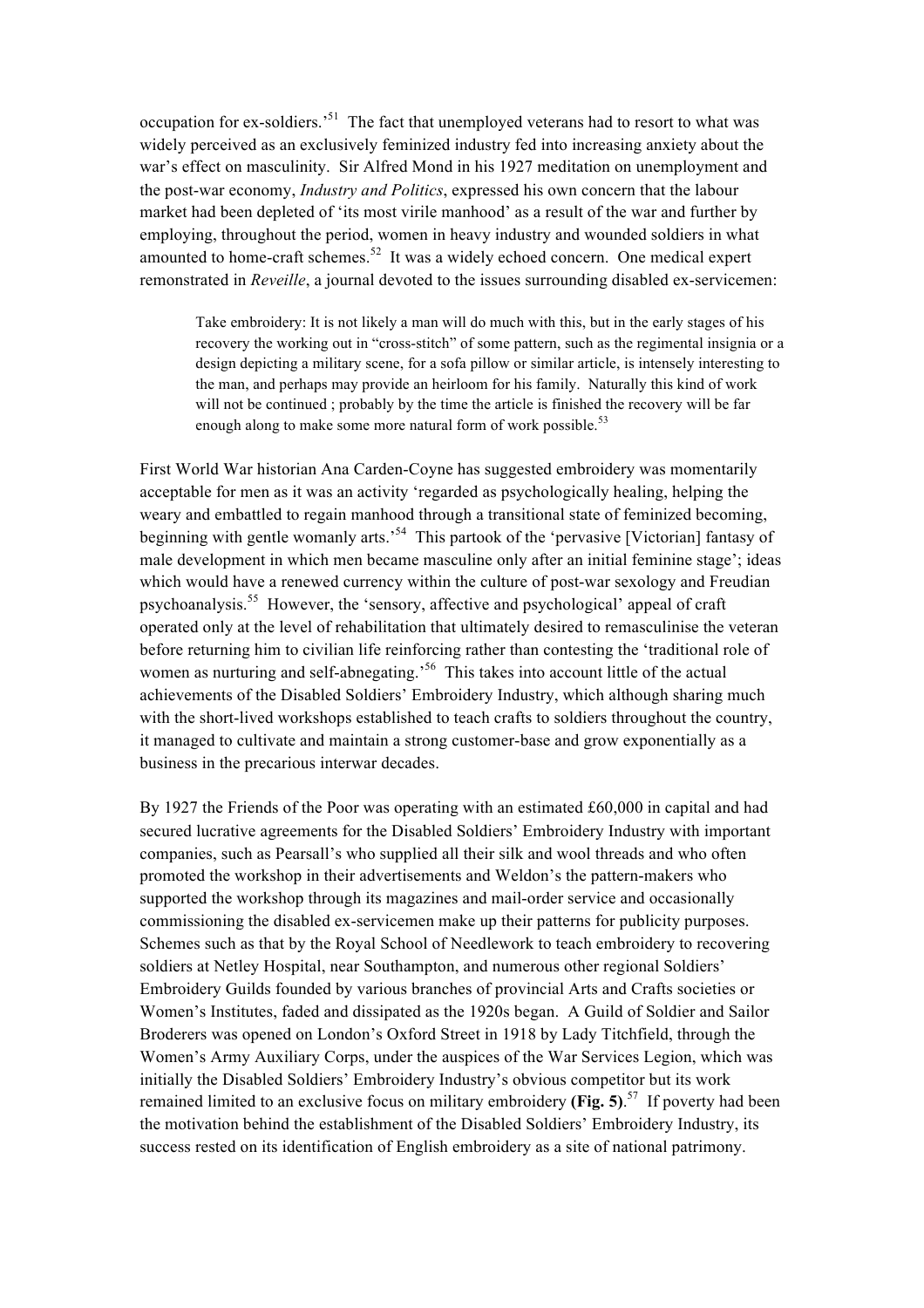# Patrimony and embroidery

In the summer of 1919 the very first exhibition of work by the Disabled Soldiers' Embroidery Industry was held in London at 'Chelsea House' in Cadogan Place, the home of shipping magnate Sir Owen Philipps. The exhibition attracted modest attention in the press but Queen Mary had already been to Ebury Street to see the first samples of work produced by the men and was so impressed that she ordered an altar frontal for the private chapel at Buckingham Palace to commemorate the signing of the Treaty of Versailles.<sup>58</sup> Photography, press reports and displays in grand houses were to prove essential to the promotion of the Disabled Soldiers' Embroidery Industry throughout the 1920s. Attention was largely focused on venues in the metropolis. For instance, in 1920 Sir Owen and Lady Philipps hosted displays in March and May **(Fig. 6)**, and in June a small exhibition of work was held at the Park Lane residence of the politician, aesthete and society host Sir Philip Sassoon. The previous November, the Marchioness of Zetland's large display of the organisation's work at her country house Aske Hall, in North Yorkshire, appears to be one of the few instances in which work was sent outside London.

Initially press reports did not take the idea of disabled ex-serviceman embroidering entirely seriously. One headline quipped 'Soldiers Sister Susie Sewed for Seek to Sew Themselves,' a pun on the popular wartime song 'Sister Susie's Sewing Shirts for Soldiers.' 59 But the impressive nature of their church embroideries, such as the altar frontal for St. David's Cathedral in Cardiff, completed in 1920, prompted one reporter to admit that the soldier embroiderers proved 'serious rivals' to any guild or workshop.<sup>60</sup> The style and techniques of the organisation's ecclesiastical embroideries owned much to late Victorian design. In 1922 Winifred Cardozo, a recent gold medallist at the Royal School of Needlework, was appointed chief designer. But for the first four years of operation 'Miss A.E. Shelford' worked as 'Hon. Sec. Church Embroidery.' She had previously been at the helm of St. Mary Abbots Guild of Church Embroidery in Kensington, a church closely associated with the Church Army and where Revd Wilson Carlile had been curate. The use of brightly coloured silk and satin as well as cotton and wool threads, in subtle natural as well as metallic colours, of detailed surface decoration in techniques such as brocade and appliqué, and historically researched floral and liturgical symbolism, show the Disabled Soldiers' Embroidery Industry worked to a very high standard. However, there was a range of skill levels amongst the men. Aside from these early highly sophisticated ecclesiastical embroideries 'garden aprons, weeding mats, etc.,' were 'made by the less skilful men' and sold at a stall at the Chelsea Flower show.<sup>61</sup>

Images of the Disabled Soldiers' Embroidery Industry, its embroiderers and its products, were widely circulated in the press and routinely appeared in women's magazines in the period. In May 1920, *The Ladies Field* **(Fig. 7)** ran an article covering of the organisation's current exhibition, describing the men as 'skilled copyists' and detailing their various achievements in petit point (small fine stitches on a fine mesh canvas), gros point (fine stitches on a larger mesh) as well as Gobelin stitch (free hand stitches that resembled the warp and weft of tapestry weave). The article quoted a letter from a soldier embroiderer in Glamorganshire who apologised for his lack of skill as he had formerly worked as the village blacksmith and had difficulty substituting his hammer for a needle. In December 1920 a longer, more detailed feature clearly designed to drum up business appeared in *House & Garden* **(Fig. 8)**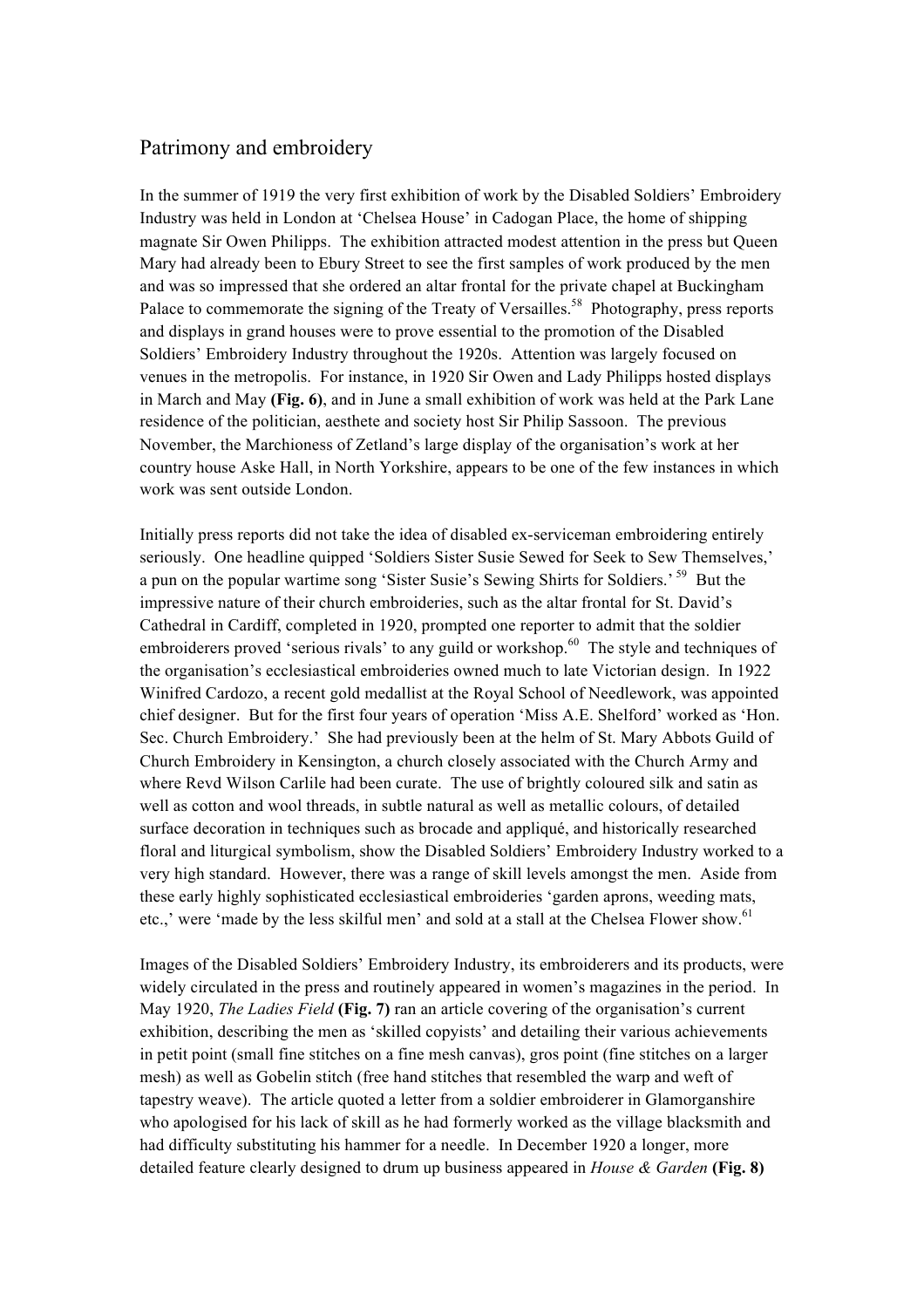which remarked 'It is not necessary to dwell on the excellence of a scheme which provides a congenial and interesting occupation, as well as a means of supplementing a pension, to men on whom the compulsory idleness of disablement can only weigh heavily.' Such a presence in the popular press suggests although it is widely accepted that femininity was widely contested in the interwar popular culture this should not obviate a comparative interrogation of masculinity in the same arenas. $^{62}$  The ways in which men were mediated in a femaleoriented arena, such as women's magazines, perhaps has as much to say about the shaping of masculinity in the period as studies of exclusively homosocial contexts, such as boarding schools, prisons, professional and amateur sport, 'boy's own papers' and adventure fiction and even the military itself. Indeed, not only the presence but the success of the Disabled Soldiers' Embroidery Industry in the 'needlework mania' that followed the First World War and characterised much of the interwar years is hard to deny.<sup>63</sup>

Much attention was paid in the press to the delicacy and intricacy of the men's work: 'it is difficult to realise that it is the work of masculine fingers unused, till a few years ago, to handle such a delicate instrument as a needle.<sup> $64$ </sup> The essentialised masculinity of the soldiers also seemed altered: 'During the war, when we used to see big guardsmen and stalwart gunners propped up in bed in hospital busily embroidering belts or working the badge of the regiment to be framed we little thought that in time to come many of the men would be doing this work for a living.<sup>565</sup> The heteronormative identity of these men was fortified by reference to marital status, as 'husbands' with 'families,' as 'breadwinners,' and there was no suggestion that they were aided in their sewing by their wives or daughters who could have readily done so.<sup>66</sup> In the summer of 1924 a newspaper report posed the questions, 'Can Men Sew? Ought they to learn?' and suggested the fact that 'Disabled soldiers have taken up the needle and cotton in hundrds [sic]' as evidence 'that needlework is not a manly occupation is quite exploded.<sup>'67</sup> Earlier, that April, Lady Mary Morrison hosted a small show of embroideries made exclusively by men in her Belgravia home, 9 Halkin Street. Contributors included several peers, such as Viscount Ennismore, Lord Gainford and Lord Carmichael, as well as 'gentlemen' such as Edgar Lister, Henry Hoare, Hubert Astley and Ernest Thesiger: 'We need no proof that in some of what we incline to consider essentially feminine industries men can meet us and sometimes beat us.'68 Following this the committee in charge of organising the Disabled Soldiers' Embroidery Industry's annual exhibition announced that the 1925 show would run in tandem with an amateur needlework competition, for a 'Golden Thimble' prize, with separate sections for women and men.<sup>69</sup>

The exhibition was scheduled for May but already by a few weeks into the New Year the press began debating the reasons why 'men [were] entering into women's sphere.<sup>'70</sup> Did men now have delicate 'Hands Like Women,' one report asked shoring up a list of examples of male dressmakers, milliners and interior designers.71 Professional designers, such as 'M. Paul Poiret,' aside why were men turning to amateur feminine crafts? Was it perhaps because, 'in spite of the encroachment of the fair sex upon men's sphere, there is another side to the story. Man is showing laudable and astonishing adaptability to changing times.<sup>72</sup> The 1925 'Golden Thimble' competition, and exhibition, hosted by the Duchess of Norfolk at her St. James' Square mansion, was a highly glamorous affair, with a guest list drawn from Debrett's the press jokingly observed, and a judging panel comprising A.F. Kendrick, former Keeper of the Textile Department at the Victoria and Albert Museum, W.G. Paulson-Townsend, former Design Master at the Royal School of Needlework, and Louisa Pesel, a leading textile expert who had experience of teaching embroidery to shell-shocked men in a Yorkshire hospital.<sup>73</sup>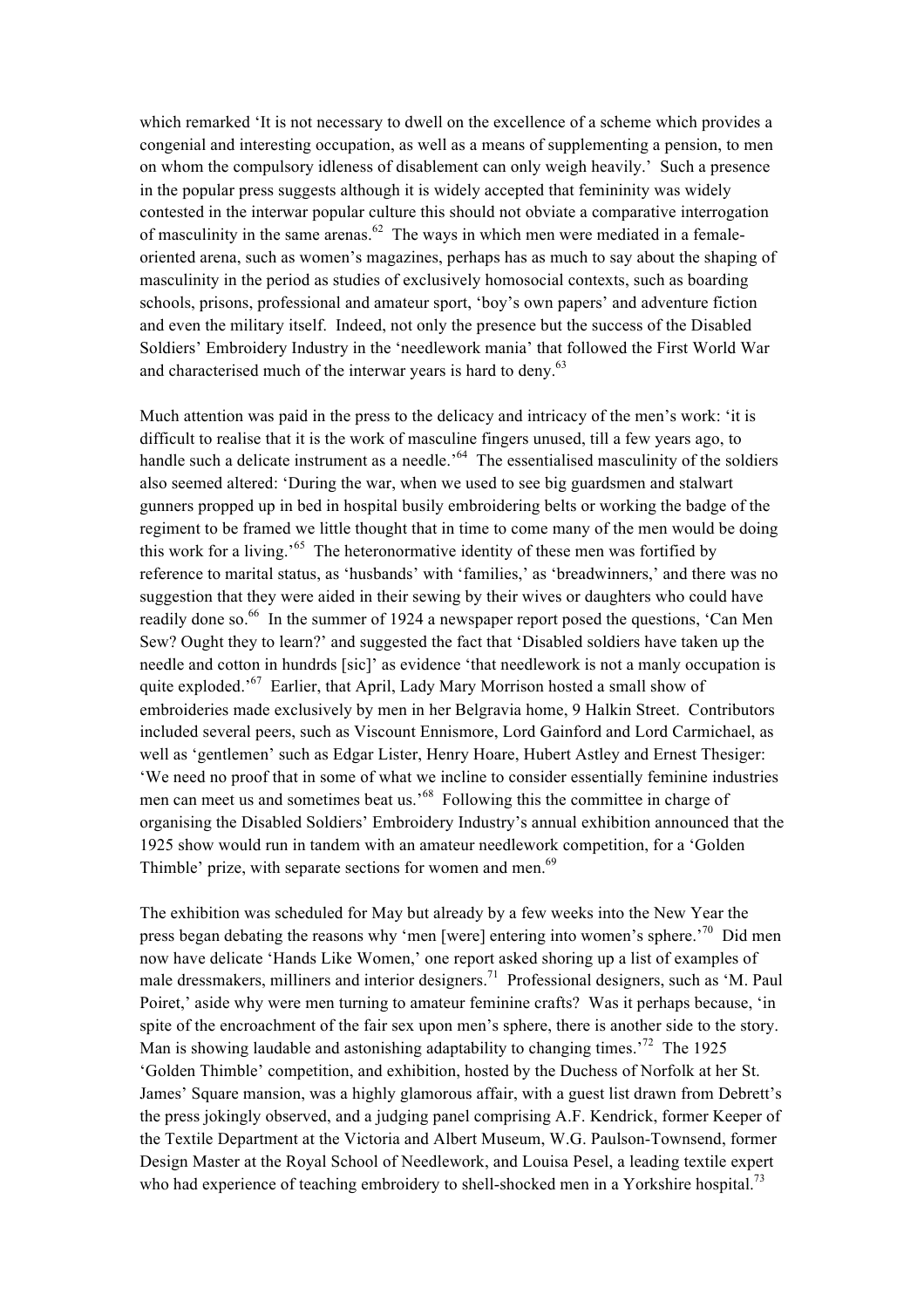Special sections for the women entrants included canvas work, samplers, church work, lace and linen work, and needlework pictures whereas the male competitors were judged under two categories: 'Section Ia. Canvas Work for Men (Gros point, petit point, etc.)' and 'Embroidery for Men (Of Any Kind Not Specified in Section Ia).' Entries in the men's section included embroidered chair seats, cushions and fire screens as well as a portrait of Edward VII and needlework pictures, including one of a 'Race Horse.'<sup>74</sup>

Upon seeing the displays Queen Mary exclaimed, 'Why, the men are as good as the women!<sup>75</sup> Much attention was given to entrants such as Lord Gainford. 'One of England's big game hunters, is an expert with his needle as with his gun,' ran a typical newspaper report.<sup>76</sup> The show also included work by military men, other titled nobility and society figures, as well as contributions from over seventy members of the Disabled Soldiers' Embroidery Industry.<sup>77</sup> Gainford, a former Liberal M.P., current Chairman of the B.B.C. and director of a coalmining empire, was awarded first prize for his embroidered chair cover copied after a Louis XIV design in Bowes Museum, near his family home in Co. Durham.<sup>78</sup> Lord Aberdare, a Welsh peer who had served in the First World War and who was father of Clarence Bruce, the celebrated sportsman, made the official speech at the opening of the exhibition, in which he commended the Friends of the Poor on their laudable enterprise, acknowledging that not only had the Disabled Soldiers' Embroidery Industry made £2,740 in the past three years but the men 'were very proud of their embroideries, and also appreciated being able to add in some degree to the family income.<sup>79</sup>

Throughout the interwar years the Disabled Soldiers' Embroidery Industry became increasingly associated with the promotion of the quintessentially aristocratic and English identity of embroidery. Needlework became synonymous with both patrimony and patriotism. In 1922, Lady Bathurst wrote to the press, commenting that 'the perfection of colour, stitchery, and good taste which the work of these men shows so markedly is largely due to the teaching of Mr. Ernest Thesiger,' grandson of Lord Chelmsford she noted, but further 'these disabled soldiers' have revitalised the heritage of English embroidery in their return to 'Old English tapestry' as their principal source, just as 'William Morris' had done in the nineteenth century.80 Reviewers generally concurred that it was the 'disabled ex-service men who are carrying on the finest traditions of British needlework.<sup>81</sup> Thesiger's original idea of men copying and mending old needlework proved decisive for the organisation. Early designs were 'traced' from seventeenth and eighteenth century sources but as the men quickly became more skilled and ambitious there was greater margin for freedom and expression.<sup>82</sup> Thesiger argued; 'Needlework is one of the most persistent forms of self-expression, an outlet for the creative instinct that is so strong in everyone, and for it to fulfil this purpose designer and worker should if possible be one and the same person; at any rate they should be strongly in sympathy.<sup>83</sup> He urged embroiderers to look forward as well as backward, suggesting they also consider the design qualities inherent in diverse sources from contemporary photography and advertising to the Ballets Russes and abstract painting.

At the exhibition of 'Old English Needlework' held at Lady Bathurst's home, in Belgrave Square, during March 1926, three soldiers, 'one of whom ha[d] only one arm,' made a copy of a Queen Anne quilt owned by Princess Marie Louise; 'reproducing most faithfully, not merely the design and stitchery, but even the quaint old tones of pinks and blues.<sup>84</sup> The two quilts were hung side-by-side in the exhibition to emphasise the past-present correspondence. The press noted that the exhibition 'showed not only how much the disabled have advanced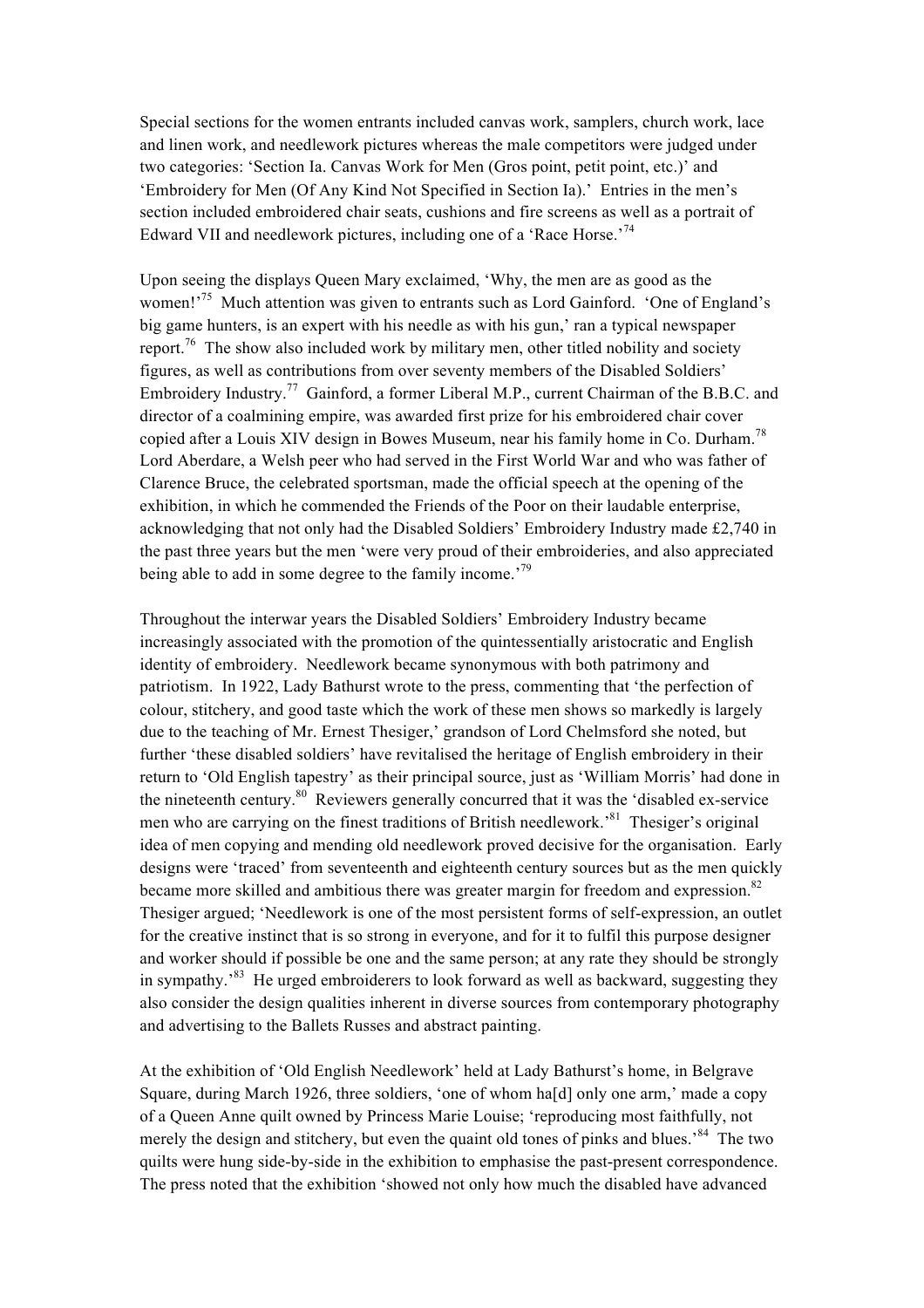in the craft of needlework' but 'their ability in copying or repairing antique work.<sup>85</sup> By the 'English Needlework (Past & Present)' exhibition, held at Lady Maud Carnegie's Portman Square home, in February-March 1934, the cushion cover copied after one of the so-called late sixteenth century Sheldon tapestries (thought to be the pinnacle of English textile design) was the only historic 'copy' by the Disabled Soldiers' Embroidery Industry in the exhibition.<sup>86</sup> Their several other exhibits were either adaptations or original designs. The looser, often slightly abstracted, stylised, flattened and patterned designs, in petit point, split stitch, tent stitch and cross-stitch, were nearly always designed for furniture or the interior. Surviving examples show simple designs of flora and fauna in a contemporary style characterised by one critic as 'needleworky' in its approximation of the primitivism of seventeenth century English stumpwork or Jacobean crewelwork **(Fig. 9)**. <sup>87</sup> Such work using wool, often on unbleached linen, was suited to beginners or those just learning specific techniques but more complex, densely patterned, deeply coloured floral sprays for large quilts and bedspreads were worked in more delicate silk and satin threads **(Fig. 10)**.

The subtle sense of 'spontaneity and vitality' found in the design of such embroideries further reflected something of the stylistic and technical preoccupations in contemporary British needlework.<sup>88</sup> Ideas, both technical and aesthetic, that drew on historic embroidery were very much evident in the work of professional embroiderers such as Mary Hogarth, Rosamund Willis and Mary Symonds, Bloomsbury artists such as Roger Fry, Vanessa Bell and Duncan Grant, and modern artists and designers such as Edward Wadsworth and E. McKnight Kauffer. Examples of embroidered work by all these artists and designers was also on display in the 'English Needlework (Past & Present)' exhibition. Indeed, in the new wave of writing about needlework in the interwar years, largely by artists and designers from Roger Fry to Grace Christie and Mary Hogarth, the importance of historic examples, such as Jacobean crewelwork or Elizabethan domestic embroidery for the modern artist, was often extolled.<sup>89</sup> Indeed, the folksy figurative design in Mary Hogarth's embroideries, in particular, rather than reflecting an interest in modernity betray her debt to the Sheldon tapestries, so widely displayed and talked about in the 1920s. It was also generally agreed by Hogarth and her contemporaries that 'copying' old work was crucial for learning techniques and developing skill.

Throughout the interwar years the Disabled Soldiers' Embroidery Industry also worked to commission. The late 1920s and early 1930s saw the completion of copies after historic maps for private collectors, such as the Prince of Wales for his home Fort Belvedere, as well as ecclesiastical embroideries, such as those for St. George's Memorial Chapel at Ypres, and a chapel on-board Cunard's much-fêted RMS *Queen Mary*. 90 They also continued to court Royal patronage. At the 1929 exhibition Queen Mary's granddaughter, Princess Elizabeth, was not present at the exhibition's opening but after the men presented the Queen with an 'exquisite little chair worked by a man in Cameron Highlanders wounded in throat and chest,' the Princess was sent for so she could thank the man personally. The image of her shaking hands with him was widely distributed in the press.<sup>91</sup> At the 1933 exhibition Princess Elizabeth received 'a small blue bag embroidered in petit point, with her initial "E" and a crown on the front of it' from the men and her sister, Princess Margaret Rose, was given 'a small chair of walnut, made on the Chippendale lines, with the seat embroidered in petit point showing, a funny little man going shooting with his two dogs.<sup>92</sup> Press photographs of these events were made into postcards as souvenirs highlighting the significant role played by the image of sovereign compassion in the public perception of the workshop.By the beginning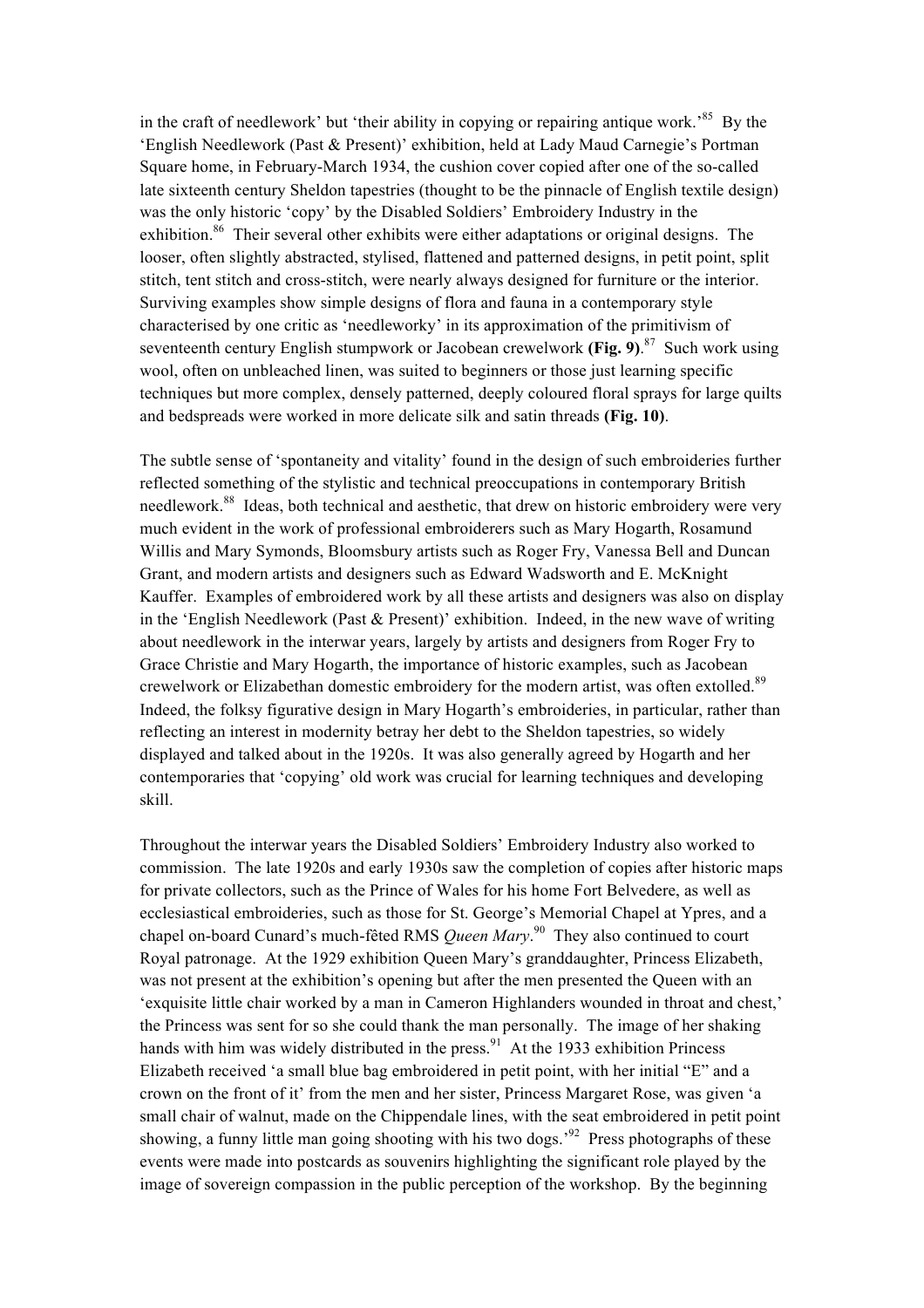of the Second World War Disabled Soldiers' Embroidery Industry's annual exhibitions were suspended. Although they continued to show at the annual Disabled Men's Handicrafts Exhibitions held at the Imperial Institute in South Kensington, which had been inaugurated in 1927 following Sir William Furse's appointment as Director and his desire to reinvigorate the displays and widen the Institute's audience.<sup>93</sup> They also showed in the 1940s and 1950s at the occasional sales at the Lord Roberts Memorial Workshops on Brompton Road in Knightsbridge.

By 1955, the annual report records that the Disabled Soldiers' Embroidery Industry was to close.<sup>94</sup> Its founder, Annie Collin died in 1957.<sup>95</sup> Princess Marie Louise and the Marchioness of Carisbrooke both died in 1956. However, in April 1960 Dorothy Vaisey, the successor of Collin at the helm of the Friends of the Poor, wrote a short note to King George V and Queen Mary's granddaughter, Princess Margaret, accompanying a wedding gift from the organisation of a chair with an embroidered seat made by 'one of our disabled men.'96 In her reply Princess Margaret conveyed her sincere appreciation, remarking on the fineness of the 'beautiful needlework.'97 Some of the men had, clearly, continued to work beyond the official closure of the business. The last reference of the Disabled Soldiers' Embroidery Industry is found in the mention of 'Miss M.E. Stuart' representing the organisation at Ernest Thesiger's memorial service at Holy Trinity Church in South Kensington, following his death in January  $1961.<sup>98</sup>$ 

### Conclusion

In accounts of the history of modern needlecrafts the story of the Disabled Soldiers' Embroidery Industry may be overlooked but that should not render it insignificant. As a much neglected episode in the history of design it does much more than simply highlight the transformation of the so-called masculine 'flight from domesticity' in the late nineteenth century to a 'redomestication' in the years immediately after the First World War.<sup>99</sup> Even if we read it in terms of how it has been critically ignored it reveals just how embroidery did play a role in the social construction of the masculine subject – if largely by exclusion and erasure.<sup>100</sup> Furthermore, aside from the fact that a study of this organisation helps to illuminate masculine subject positions it also reveals much of the complex ways in which disability has been feminized, fetishized and denied.<sup>101</sup> As we approach the centenary of founding of the Disabled Soldiers' Embroidery Industry, it surely deserves to be better documented and better known particularly in terms of the unique insight it offers into how masculinity and disability have been mediated and contested – narratives that are very much absent in the study of design history.

In her survey of modern embroidery, written in the early 1930s, Mary Hogarth argued that 'Since the Great War a new school of design has been growing up.'102 Although now rarely studied in any real depth embroidery, of the interwar decades, was recognised as part of this wider cultural regeneration. Yet, even though the significance of Hogarth's work as a designer, and as an out-worker for others, is widely acknowledged the work of the Disabled Soldiers' Embroidery Industry seems, at first glance, not so much on the margins as beyond them. There is, however, much common ground between the work of Hogarth and her contemporaries and that of the disabled soldiers (not least in their use of the exact same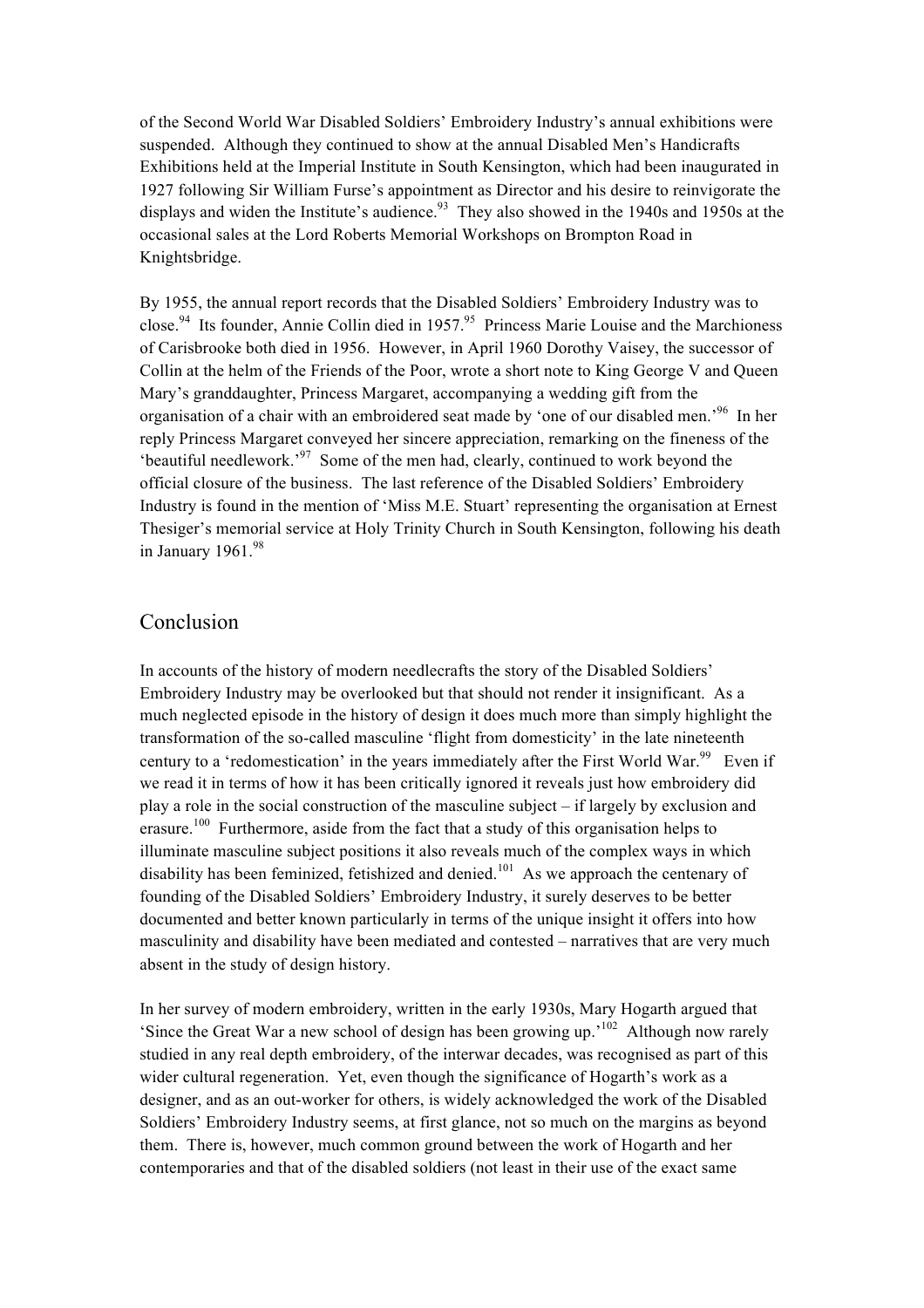materials – Pearsall's threads, for instance). Unlike standard studies of early twentieth century design even a cursory analysis of the Disabled Soldiers' Embroidery Industry, with its origins in the networks of Victorian cultural philanthropy, allows us, furthermore, to see design culture in this period in terms of continuity rather than disruption with the past. The Disabled Soldiers' Embroidery Industry must also be seen, in part, as having a legacy not just in the Government's *Needlecraft for H.M. Forces by Penelope* kits of the Second World War, but also in the continued popularity of needlework as a form of occupational therapy.<sup>103</sup>

But what of the men who made up band of 'medieval châtelaines,' who wheeled themselves through London to exhibitions; who formed guards of honour with their crutches outside palatial Belgravia houses as a Royal dignitaries arrived at an opening; who stitched large and complex embroideries while laying flat on their backs, or with one hand, sometimes in discomfort, sometimes in pain; who told newspaper reporters cheerful stories of how sewing was 'good for the nerves' and how it thwarted 'melancholy.<sup>'104</sup> Although much forgotten the labours of such men were unique in providing the war disabled with a means to alleviate poverty, if only temporarily, and participate in the shaping of national patrimony, in the elite and glamorous spaces of the metropolis to which they would otherwise never have had access. Beyond the novelty and incongruity of embroidery 'worked by masculine fingers' we need to see that the Disabled Soldiers' Embroidery Industry exposes the often imperceptible fault-lines that exist between design and disability, between charity and commerce, and between masculinity and femininity.<sup>105</sup> During the first few decades of the twentieth century the Disabled Soldiers' Embroidery Industry seemed to be in the ferment of British design and surely '[i]t is this interconnectedness which places a responsibility on us to construct historical accounts which address the gaps, the silences and the margins of our disciplines.<sup>'106</sup>

# **NOTES**

<sup>2</sup> 'Disabled Men's Work,' *Daily Mail*, 10 May 1927, Disabled Soldiers' Embroidery Industry Archive, Courtesy of Friends of the Elderly [hereafter DSEI Archive].

<sup>3</sup> 'Needlework Display: Royal Visitors,' *The Scotsman*, 10 May 1927, DSEI Archive.

<sup>4</sup> 'Beautiful Needlework: The Queen Purchases Disabled Men's Stitcheries,' *Daily Mail*, 11 May 1927, DSEI Archive.

<sup>5</sup> 'Needlework Display: Royal Visitors,' *The Scotsman*, 10 May 1927, DSEI Archive.

<sup>6</sup> There was widespread coverage of this event in the press, 'Clever Needlemen: Their Work Astonishes The Queen,' *Star*, 9 May 1927, 'Disabled Men's Work: The Queen's Purchase of Embroidery,' *Daily Mail*, 10 May 1927, 'King Examines Needlework: Surprised by Skill of Ex-Soldiers,' *Nottingham Guardian*, 10 May 1927, 'A Kindly Interest: King and Queen see Disabled ex-Soldiers' Needlework,' *The Bulletin & Scots Pictorial*, 10 May 1927, 'The Royal Exemplar of Democracy,' *Sphere*, 14 May 1927, 'The Excellence of Needlemen,' *Lady*, 19 May 1927, and 'She Does Not Forget,' *Daily Mirror*, 29 May 1927. Illustrated articles appeared on the 9 and 10 May, including 'King and Queen Visit Totally Disabled Soldiers,' *Nottingham Journal & Express*, 'King and Queen's Visit to Disabled Soldiers,' *Cambria Daily Leader*, 'Surprise for Disabled Soldiers,' *Westminster Gazette*, 'King and Queen with Ex-Soldiers,' *Evening Standard*, and also in the *Daily Sketch*, *Morning Post*, *Daily Telegraph*, *Glasgow Herald*, *Evening Telegraph & Post*, *Eastern Daily Press*, and *Bystander*, with shorter notices in the *Morning Post*, *Daily Mirror*, *Daily News*, *Northern* 

<sup>&</sup>lt;sup>1</sup> Diary of King George V, 9 May 1927, p. 20, RA GV/PRIV/GVD/1927; and, Diary of Queen Mary, 9 May 1927, p. 129, RA QM/PRIV/QMD/1927; The Royal Archives, Windsor. Reproduced by Kind Permission of Her Majesty Queen Elizabeth II.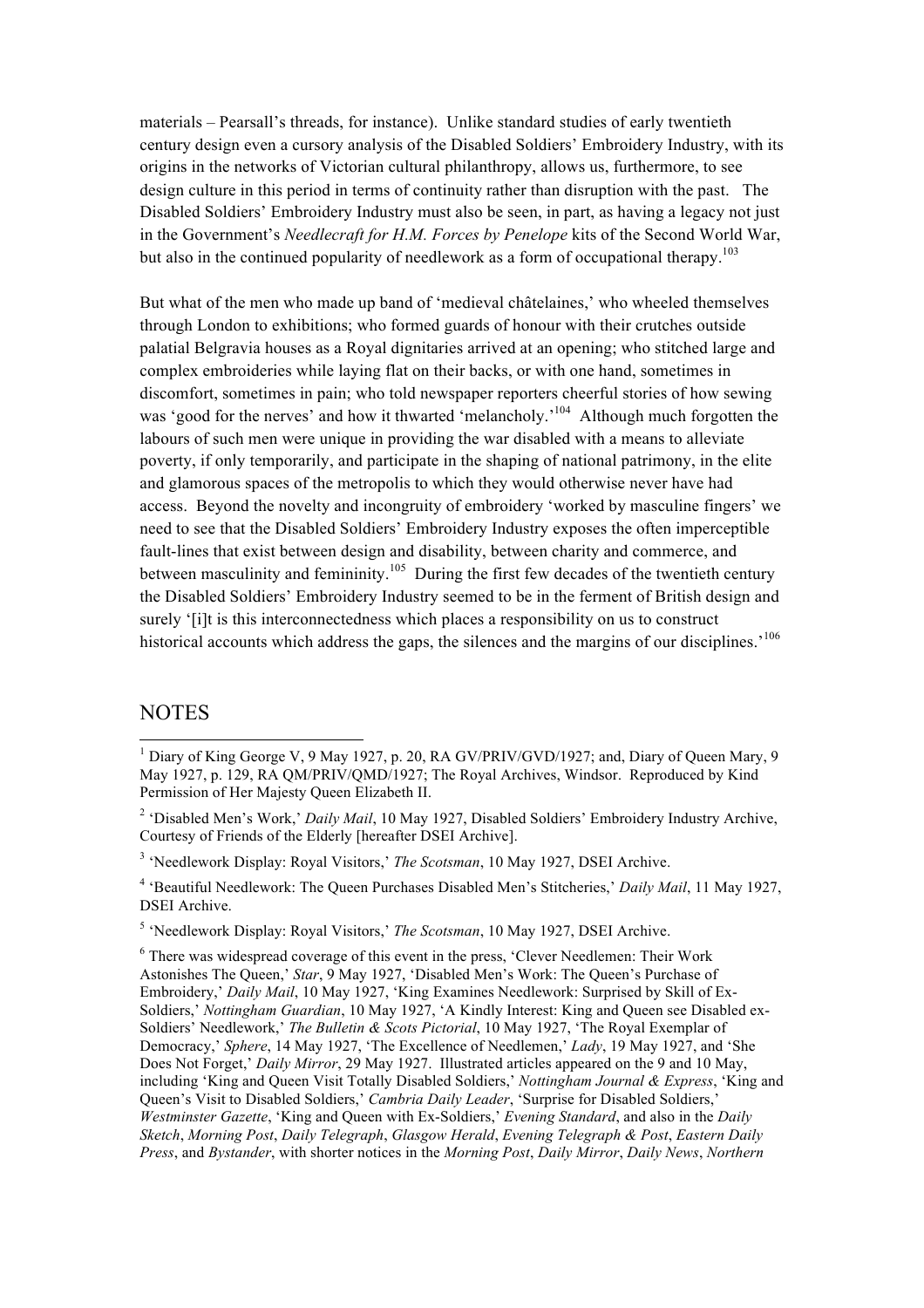*Echo*, *Western Morning News*, *Newcastle Daily Journal*, *Bristol Times & Mirror*, *Sheffield Daily Telegraph*, *Surrey Daily News*, *Yorkshire Herald*, and *Northern Whig*, DSEI Archive.

<sup>7</sup> 'Soldier Broderers: The King and Queen Inspect Disabled Men's Work,' *Morning Post*, 10 May 1927, 'Their Majesties' Visit,' *Belfast News-Letter*, 10 May 1927, and 'Beautiful Needlework,' *Daily Mail*, 11 May 1927, DSEI Archive.

<sup>8</sup> 'Disabled Soldiers' Embroidery: The King and Queen at Exhibition,' *The Times*, 10 May 1927, p. 13, and 'Embroideries by Disabled Ex-Soldiers: An Interesting Exhibition,' *The Queen*, 18 May 1927, DSEI Archive. In 1946, Queen Mary gave the casket to the Museum of New Zealand Te Papa Tongarewa, Wellington, New Zealand.

 $9$  Ibid.

l

<sup>10</sup> C. Edwards, "Home is Where the Art Is': Women, Handicrafts and Home Improvement, 1750-1900,' *Journal of Design History*, vol. 19, no. 1, 2006, p. 12.

<sup>11</sup> The material on femininity and needlework is vast – key sources include, A. Callen, *Angel in the Studio: Women in the Arts and Crafts Movement, 1870-1914*, Astragal, London, 1979; T.J. Edelstein, 'They Sang the "Song of the Shirt": Visual Iconology of the Seamstress,' *Victorian Studies*, vol. 23, no. 2, winter 1980, pp. 183-210; C. Walkley, *The Ghost in the Looking Glass: The Victorian Seamstress*, Peter Owen, London, 1981; D. Cherry, 'Surveying Seamstresses,' *Feminist Art News*, 9, 1983, pp. 27-29; R. Parker, *The Subversive Stitch: Embroidery and the Making of the Feminine*, The Women's Press, London, 1984; H. Rodgers, ''The Good Are Not Always Powerful, Not The Powerful Always Good': The Politics of Women's Needlework in Mid-Victorian London,' *Victorian Studies*, vol. 40, no. 4, summer 1997, pp. 589-623; L.M. Alexander, *Women, Work, and Representation: Needlewomen in Victorian Art and Literature*, Ohio University Press, Athens, 2003; B. Harris (ed.), *Famine and Fashion: Needlewomen in the Nineteenth Century*, Ashgate, Farnham, Surrey and Burlington, VT, 2005; P. Zakreski, *Representing Female Artistic Labour, 1848-1900*, Ashgate, Farnham, Surrey and Burlington, VT, 2006; J. Helland, *British and Irish Home Arts and Industries: Marketing Craft, Making Fashion*, Irish Academic Press, Dublin, 2007; M.D. Groggin and B.F. Tobin (eds), *Women and the Material Culture of Needlework & Textiles, 1750-1950*, Ashgate, Farnham, Surrey and Burlington, VT, 2009; and K. Hadjiafxendi and P. Zakreski (eds), *Crafting the Woman Professional in the Long Nineteenth Century: Artistry and Industry in Britain*, Ashgate, Farnham, Surrey and Burlington, VT, 2013. This is far from a definitive list and by no stretch of the imagination do such studies exclude men as producers of needlework but analysis is often reductive or limited. For example, Talia Schaffer in her impressive re-reading of Victorian amateur handicrafts does acknowledge the presence of the male craftmaker but places her discussion in an endnote, see *Novel Craft: Victorian Domestic Handicraft & Nineteenth-Century Fiction*, Oxford University Press, Oxford and New York, 2011, p. 196, n. 68.

<sup>12</sup> For important, if brief, exceptions see C. Breward, 'Sewing Soldiers,' in S. Prichard (ed.), *Quilts*, *1700-2010: Hidden Histories, Untold Stories*, V&A Publishing, London, 2010, pp. 84-87; K. Galster and M.-L. Nosch (eds), 'Textile History and the Military,' Supplement, *Textile History*, vol. 41, no. 1, May 2010; R. Holmes, *Soldiers*, HarperPress, London, 2011, pp. 352, 445, 528 and 547; and H. Furneaux, *Military Men of Feeling: Emotion, Touch, and Masculinity in the Crimean War*, Oxford University Press, Oxford, 2016, pp. 147-186. Men's needlework skills persisted through the nineteenth and twentieth centuries, in London's ancient livery companies such as The Worshipful Company of Broderers, and in its historic systems of tailoring and military embroidery but historiographical studies of these have tended to focus on men exclusively as consumers, see for example C. Breward, *The Hidden Consumer: Masculinities, fashion and city life, 1860-1914*, Manchester University Press, Manchester and New York, 1999; and A. Miller, *Dressed to Kill: British Navel Uniform, Masculinity and Contemporary Fashion 1748-1857*, National Maritime Museum Greenwich, London, 2007.

<sup>13</sup> For example see the ideas offered in terms of reading needlework as an act of both agency and subversion for women and for disabled women, in R. Parker, *The Subversive Stitch*, 1984; L. Tickner, *The Spectacle of Women: Imagery and the Suffrage Campaign, 1907-1914*, Chatto & Windus, London, 1987; P. Kirkham, 'Women and the Inter-war Handicrafts Revival,' in J. Attfield and P. Kirkham (eds), *A View from the Interior: Feminism, Women and Design*, The Women's Press, London, 1989, pp. 174- 183; F. Hackney, ''Use Your Hands for Happiness': Home Craft and Make-do-and-Mend in British Women's Magazines in the 1920s and 1930s,' *Journal of Design History*, vol. 19, no. 1, 2006, pp. 23- 38; and V. Richmond, 'Crafting Inclusion for 'Invalid' Women: The Girls' Friendly Society Central Needlework Depôt, 1899-1947,' in J. Helland, B. Lemire and A. Buis (eds), *Craft, Community and the*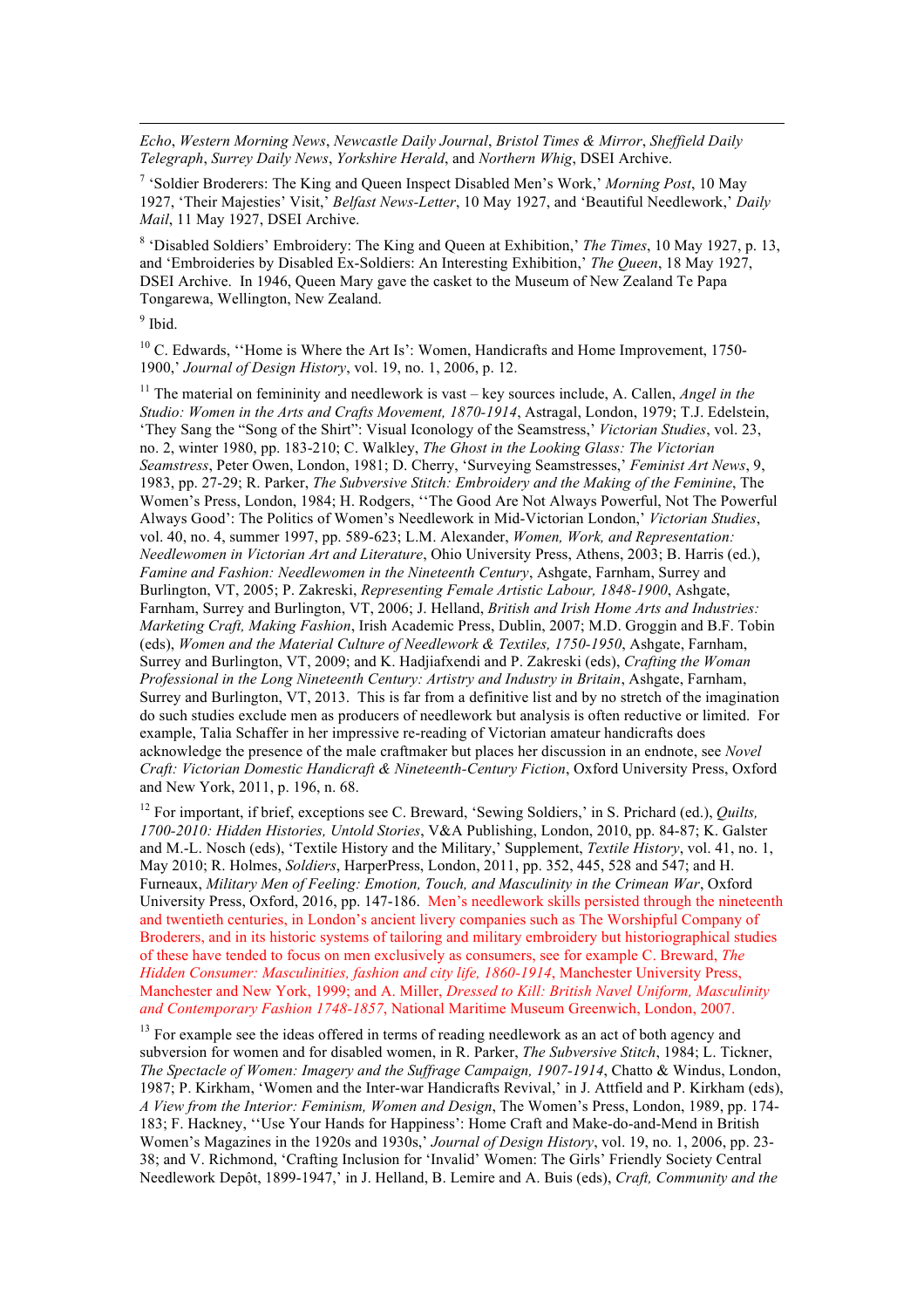*Material Culture of Place and Politics, 19th-20th Century*, Ashgate, Farnham, Surrey and Burlington, VT, 2014, pp. 161-176.

 $14$  At this time charity and philanthropy were widely charcterised as 'womanized,' see F. Prochaska *Women and Philanthropy in Nineteenth-Century England*, Oxford University Press, Oxford, 1980, p. 223. For reflections on the construction of masculinity in the period, see G. Dawson, *Soldier Heroes: British Adventure, Empire and the Imagining of Masculinities*, Routledge, London and New York, 1994; J. Bourke, *Dismembering the Male: Men's Bodies, Britain and the Great War*, Reaktion, London, 1996; G. Koureas, *Memory, Masculinity and National Identity in British Visual Culture, 1914- 1930: A Study in 'Unconquerable Manhood'*, Ashgate, Farnham, Surrey and Burlington, VT, 2007; and J. Meyer, *Men of War: Masculinity and the First World War in Britain*, Palgrave Macmillan, Basingstoke, Hampshire, 2009.

<sup>15</sup> For the shifting notions of Victorian 'manliness' and 'masculinity' see J.A. Mangan and J. Walvin (eds), *Manliness and Morality: Middle-class Masculinity in Britain and America, 1800-1940*, Manchester University Press, Manchester, 1987; L. Davidoff and C. Hall, *Family Fortunes: Men and Women of the English Middle Class, 1780-1850*, Hutchinson, London, 1987; R. Dellamora, *Masculine Desire: The Sexual Politics of Victorian Aestheticism*, University of North Carolina Press, Chapel Hill and London, 1990; H. Sussman, *Victorian Masculinities: Manhood and Masculine Poetics in Early Victorian Literature and Art*, Cambridge University Press, Cambridge, 1995; M. Sinha, *Colonial Masculinity: The 'manly Englishman' and the 'effeminate Bengali' in the late nineteenth century*, Manchester University Press, Manchester, 1995; J. Tosh, *A Man's Place: Masculinity and the Middle-Class Home in Victorian England*, Yale University Press, New Haven and London, 1999; and J.A. Mangan, *'Manufactured' Masculinity: Making Imperial Manliness, Morality and Militarism*, Routledge, London and New York, 2012.

<sup>16</sup> S.M. Gilbert, 'Soldier's Heart: Literary Men, Literary Women, and the Great War,' *Signs*, 3, vol. 8, no. 3, Spring 1983, p. 423.

<sup>17</sup> R. Parker, *The Subversive Stitch*, 1984, p. 6.

l

<sup>18</sup> For the development of sexology and its impact on the conceptualization of masculinity and of deviance see E. Showalter, *Sexual Anarchy: Gender and Culture at the Fin-de-siècle*, Virago, London, 1990; J.K. Walkowitz, *City of Dreadful Delight: Narratives of Sexual Danger in Late Victorian London*, Virago, London, 1992; A. McLaren, *The Trials of Masculinity: Policing Sexual Boundaries, 1870-1930*, Chicago & London, University of Chicago Press, 1997; and S. Brady, *Masculinity and Male Homosexuality in Britain, 1861-1913*, Palgrave Macmillan, Basingstoke, Hampshire, 2005.

<sup>19</sup> R.W. Connell, *Masculinities*, Polity, Cambridge, 1995, p. 35.

<sup>20</sup> M. Roper and J. Tosh, 'Introduction: Historians and the politics of masculinity,' in *Manful Assertions: Masculinities in Britain since 1800*, Manchester University Press, Manchester, 1991, p. 9.

<sup>21</sup> R. Garland Thomson, *Extraordinary Bodies: Figuring Physical Disability in American Culture and Literature*, Columbia University Press, New York, 1997, p. 6.

<sup>22</sup> R. Shuttleworth, N. Wedgwood, and N.J. Wilson, 'The Dilemma of Disabled Masculinity', *Men and Masculinities*, vol. 15, no. 2, 2012, p. 174; and D.A. Gerber, 'Introduction: Finding Disabled Veterans in History,' in idem (ed.), *Disabled Veterans in History*, University of Michigan Press, Ann Arbor, 2000, p. 8.

<sup>23</sup> 'Soldier Embroiderers,' *The Scotsman*, 16 May 1927, DSEI Archive.

<sup>24</sup> Such as the embroideries made for a church in Accra in the former British colony of the Gold Coast in west Africa, which became Ghana in 1957. See H.H. Princess Marie Louise, *Letters from the Gold Coast*, London, Methuen & Co., 1926, p. 22.

<sup>25</sup> See C. Howard, *Twentieth-Century Embroidery in Great Britain to 1939*, B.T. Batsford, London, 1981, p. 71; T. Beck, *The Embroiderers' Story: Needlework from the Renaissance to the Present Day*, David & Charles, Newton Abbott, Devon, 1995, pp. 138, 140; D. Cohen *The War Come Home: Disabled Veterans in Britain and Germany, 1914-1939*, University of California Press, Berkeley, Los Angeles and London, 2001, p. 234, n. 44; L. Szygenda, 'Peace of Embroidery,' *Embroidery*, vol. 54, November 2003, p. 20; and L. Gosling, *Great War Britain: The First World War at Home*, The History Press, Stroud, Gloucestershire, 2014, pp. 229-230.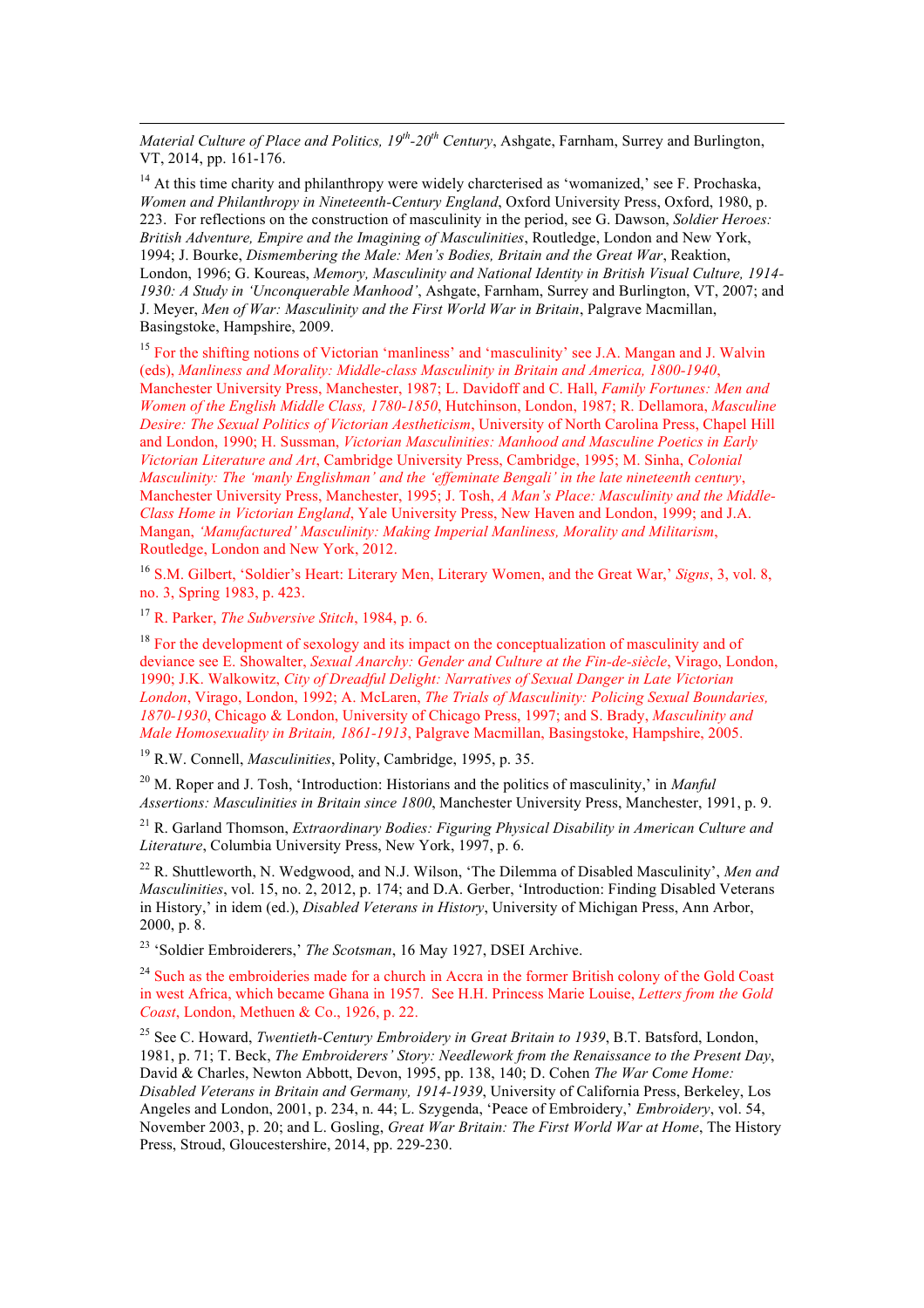<sup>26</sup> Official statistics suggest that by the end of the war there were approximately 320,000 disabled men eligible for state pensions – totaling over a third of the estimated 900,000 ex-servicemen recorded at the Ministry of Pensions. By 1922 official figures show 356,978 men were registered for veteran training schemes and/or pensions. See *Report of the Departmental Committee on Compensation for Disabled Sailors and Soldiers under the Workman's Compensation Act, 1906*, HM Stationery Office, London, 1919; and *Report from the Select Committee on Training and Employment of Disabled Ex-Service Men*, HMSO, London, 1922, pp. 411-14.

<sup>27</sup> D.C. McMurtrie, *Experience in the Re-education of the Disabled Soldier in Great Britain*, no publisher, n.d. [*c*.1919], p. 26; and E. Thesiger, 'Work for Totally-Disabled,' *The War Pensions Gazette*, no. 37, May 1920, pp. 497-498.

<sup>28</sup> For this context see T. Harrod, 'Handicrafts and Reconstruction,' in *The Crafts in Britain in the 20th Century*, Yale University Press, New Haven and London, 1999, pp. 27-28.

<sup>29</sup> A. Borsay, *Disability and Social Policy in Britain since 1750: A History of Exclusion*, Palgrave Macmillan, Basingstoke, Hampshire, 2005, p. 133.

<sup>30</sup> C.W. Hutt, *The Future of the Disabled Soldier*, Bale & Co., T. Fisher Unwin, London,1917, p. 138.

<sup>31</sup> 'The Problem of the Disabled Soldier,' *The Lancet*, vol. 188, issue 4864, 18 November 1916, pp. 867-868.

 $32$  For the development of occupational therapy in Britain see C. Hocking, 'The Way We Were: Romantic Assumptions of Pioneering Occupational Therapists in the United Kingdom,' *The British Journal of Occupational Therapy*, vol. 71, no. 4, April 2008, pp. 146-154, 'The Way We Were: Thinking Rationally,' *The British Journal of Occupational Therapy*, vol. 71, no. 5, May 2008, pp. 185- 195, and 'The Way We Were: The Ascendance of Rationalism,' *The British Journal of Occupational Therapy*, vol. 71, no. 6, June 2008, pp. 226-233.

<sup>33</sup> For this see J. Laws, 'Crackpots and basket-cases: a history of therapeutic work and occupation,' *History of the Human Sciences*, vol. 24, no. 2, July 2011, pp. 65-81.

<sup>34</sup> F. Prochaska, *Royal Bounty: The Making of a Welfare Monarchy*, Yale University Press, New Haven and London, 1995, pp. 169-212.

<sup>35</sup> See A. Anderson, 'Queen Victoria's Daughters and 'the tide of fashionable philanthropy,' *Women's History Magazine*, issue 41, June 2002, pp. 11-15, and idem, 'Victorian high society and social duty: the promotion of 'recreative learning and voluntary teaching,'' *History of Education*, vol. 31, no. 4, 2002, pp. 311-334.

<sup>36</sup> 'Prospectus of Royal School of Art Needlework' quoted in B. Morris, *Victorian Embroidery*, Herbert Jenkins, London, 1962, p. 113.

<sup>37</sup> R.T. Williamson, 'Remarks on the Treatment of Neurasthenia and Psychasthenia Following Shell Shock,' *British Medical Journal*, vol. 2, no. 2970, 1 December 1917, pp. 713-715.

<sup>38</sup> See H. Verschoyle, *Seventy-five Years in Ebury Street (A History in Six-Parts)*, The Invicta Press, Ashford, Kent & London, n.d. [*c*.1980], p. 3; and B. Dawkins, 'The Friends of the Poor,' *The Queen*, 18 November 1911, p. 869, DSEI Archive.

<sup>39</sup> C.W. Hutt, *The Future of the Disabled Soldier*, 1917, p. 109.

<sup>40</sup> S. Koven, *Slumming: Sexual and Social Politics in Victorian London*, Princeton University Press, Princeton and Oxford, 2004, p. 14.

<sup>41</sup> Princess Mary Louise, *My Memories of Six Reigns*, Evans Brothers, London, 1956, p. 138.

 $42$  Ibid.

<sup>43</sup> E. Thesiger, *Practically True*, William Heinemann, London, 1927, p. 121.

<sup>44</sup> See letter dated 15 November 1917 from Ernest Thesiger Major R.M. Mitchell, and the reply date 17 November 1917 from Major R.M. Mitchell to Thesiger, Ministry of Labour Papers, LAB 2/626/TDS6705/1919/PartsI&II, The National Archives, Kew [hereafter NA].

<sup>45</sup> W. Taylor, 'Memorandum on the possible utilisaiton of wounded soldiers in sedentary occupations,' submitted in January 1917, Ministry of Labour Papers, LAB 2/626/TDS6705/1919/PartsI&II, NA.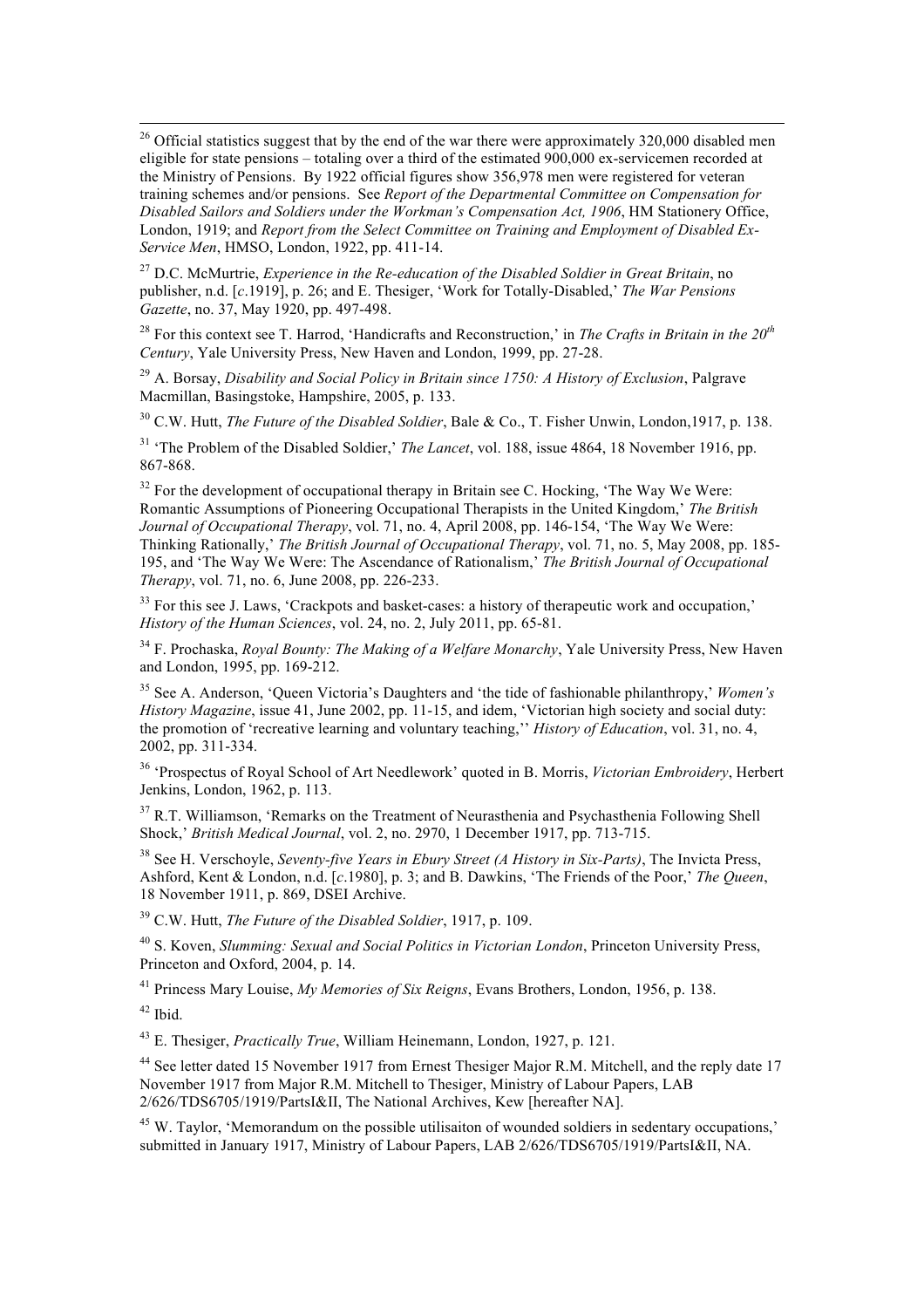46 See Design and Industries Association, 'On the Encouragement of Small Industrial Centres to Assist in the Reconstruction of Rural Life and the Employment of Discharged Soldiers with 'Preliminary Note upon the Relation of Handwork to Such Reconstruction,'' Ministry of Labour Papers, LAB 2/626/TDS6705/1919/PartsI&II, NA.

<sup>47</sup> For the 'National Advisory Committee for Craft Training for Disabled Soldiers' see C. Malone, 'A job fit for heroes? Disabled veterans, the Arts and Crafts Movement and social reconstruction in post-World War I Britain', *First World War Studies*, vol. 4, no. 2, 2013, pp. 201-217. The King's National Roll was a Government initiated scheme that inscribed onto a 'special' list the names of businesses in which 5% or more of their workforce was made up of men in receipt of disability pension, see M.Kowalsky, ''This Honourable Obligation': The King's National Roll Scheme for Disabled Ex-Servicemen 1915-1944', *European Review of History/Revue européenne d'Histoire*, vol. 14, no. 4, December 2007, pp. 567-584.

<sup>48</sup> See letter dated 13 January 1918, from Sir Charles Nicholson to London War Pensions Committee, including the three testimonials from commercial embroidery restorers and dealers provided by Ernest Thesiger, Ministry of Labour Papers, LAB 2/626/TDS6705/1919/PartsI&II, NA. And see H.D. Roberts, *The Inter-Allied Exhibition on the After-Care of Disabled Men, Central Hall, Westminster, 20 to 25 May 1918, Catalogue*, The Avenue Press, London, 1918. The success and suitably of needlework as a form of occupational therapy was already apparent on the Continent from the exhibition held at the Musée Galliéra in Paris in September 1916 and from the state-sponsored display of craftwork organised a year later in London. This included work from Allied countries, such as France and Belgium, but also from colonial contributions from South Africa, Australia and Canada. See *Exhibition for Encouraging Work Done by Wounded and Discharged Soldiers and Sailors, Galleries of Messrs. Sotheby, Wilkinson & Hodge, 34 & 35 Bond Street, London, W.1, 20-27 June 1917*, Dryden Press, London, 1917.

<sup>49</sup> See letter dated 24 January 1918, from R.M., Minister of Pensions to Sir Charles Nicholson of the Board of Education, Victoria and Albert Museum, Ministry of Labour Papers, LAB 2/626/TDS6705/1919/PartsI&II, NA.

<sup>50</sup> E. Thesiger, *Unpublished Notes for Autobiography*, 1955, p. 3, EFT000065, Ernest Thesiger Archive, Theatre Collection, University of Bristol.

<sup>51</sup> E. Thesiger, *Practically True*, 1927, p. 122. Ernest Thesiger was particularly interested in the associations between effeminacy and embroidery. For a discussion of the context of Thesiger's embroidery in London's interwar queer subculture see my, "Nothing is more terrifying to me than to see Ernest Thesiger sitting under the lamplight doing this embroidery': Ernest Thesiger (1879-1961), 'Expert Embroiderer',' *TEXT: Journal for the Study of Textile Art, Design and History*, vol. 43, 2015/16, pp. 20-26, and 'Queer hobbies: Ernest Thesiger and interwar embroidery,' *Textile: Journal of Cloth and Culture*, forthcoming.

<sup>52</sup> A. Mond, *Industry and Politics*, Macmillan, London, 1927, p. 6.

<sup>53</sup> J.E. Goldthwait, 'Bedside Occupations for Wounded Soldiers,' in J. Galsworthy (ed.), *Reveille: Devoted to the Disabled Sailor and Soldier*, no. 1, August 1918, p. 77.

<sup>54</sup> A. Carden-Coyne, 'Sensory Trauma and Feminized Therapies: Gendering Rehabilitation,' in *The Politics of Wounds: Military Patients and Medical Power in the First World War*, Oxford University Press, Oxford, 2014, pp. 265-266.

<sup>55</sup> C. Robson, *Men in Wonderland: The Lost Girlhood of the Victorian Gentleman*, Princeton University Press, Princeton, 2001, p. 3; and see C. Nelson, *Boys Will Be Girls: The Feminine Ethic and British Children's Fiction, 1857-1917*, Rutgers University Press, New Brunswick, NJ, and London, 1991. For the development of sexology and psychoanalysis in relation to masculinity and homosexuality in this period see C. Waters, 'Havelock Ellis, Sigmund Freud and the State: Discourses of Homosexuality in Interwar Britain,' in L. Bland and L. Doan (eds), *Sexology in Culture: Labelling Bodies and Diseases*, Polity Press, 1998, pp. 165-179.

<sup>56</sup> K. Macdonald, 'The Women's Body as Compensation for the Disabled First World War Soldier,' *Journal of Literary & Cultural Disability Studies*, vol. 10, issue 1, 2016, p. 68.

<sup>57</sup> See C. Cleve, 'Women and the War,' *Illustrated War News*, published by *The Illustrated London News* and *The Sketch*, vol. 8 [New Series], 27 March 1918, pp. 398-400. Information regarding this short-lived workshop can be found in NA T161/797/10 and V&A E.1178.1921.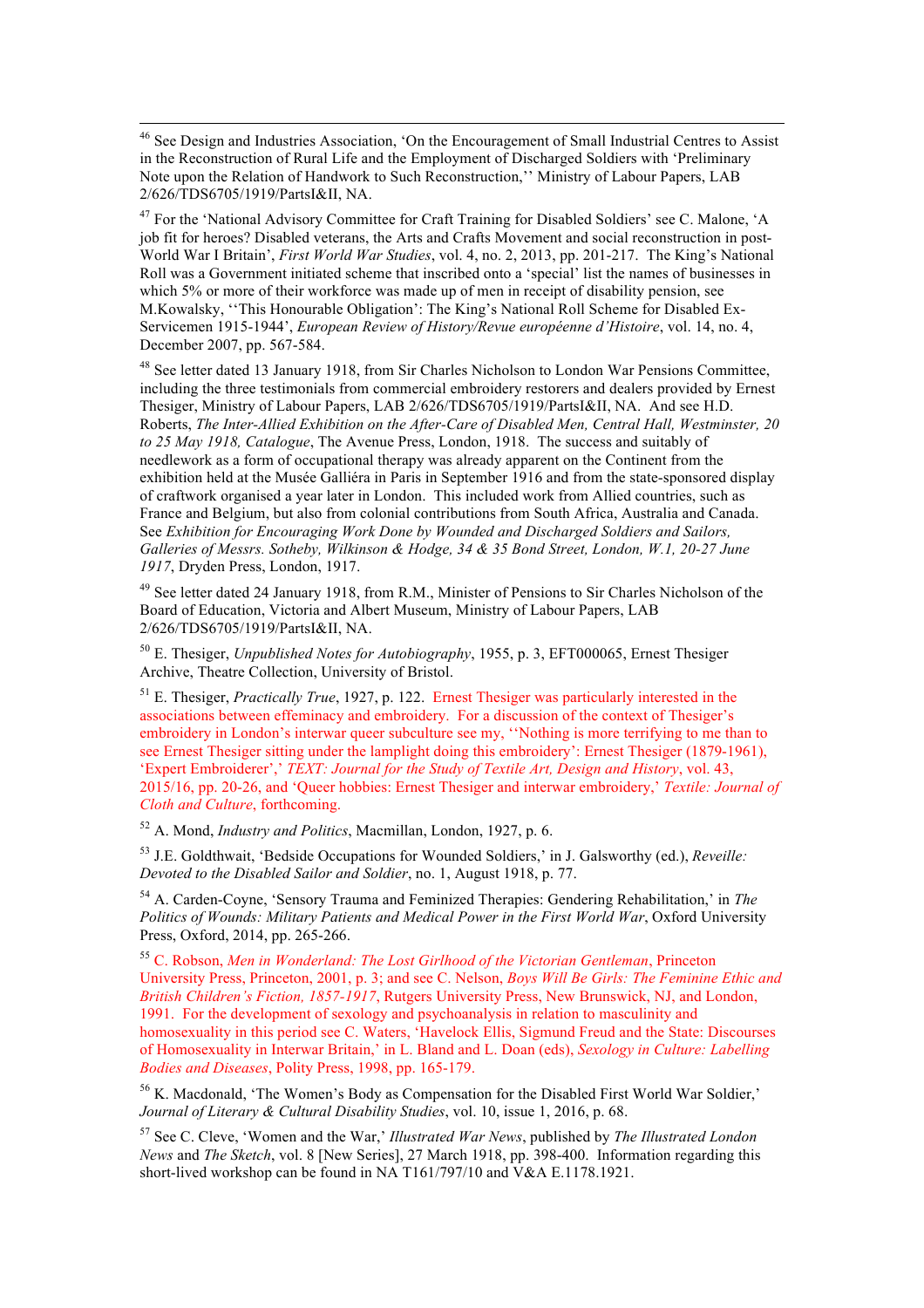58 'Court Circular,' *The Times*, 1 July 1919, p. 15. The altar frontal is believed to have been lost when the chapel at Buckingham Palace was destroyed during the Blitz in September 1940.

<sup>59</sup> 'Needlework for Men: Sister Susie Sewing Shirts for Soldiers,' *Evening Standard*, 12 October 1920, DSEI Archive.

<sup>60</sup> 'Soldiers' Embroidery,' *Evening Standard*, 22 June 1920, DSEI Archive.

<sup>61</sup> 'Disabled Soldiers' Embroidery Industry,' *The Friends of the Poor (Incorporated). The Twenty-Second Report (For the Nine Months Ended December 31st, 1926.)*, p. 11.

 $62$  See F. Hackney, "'Women Are News": British Women's Magazines 1919-1939,' in A. L. Ardis and P. Collier (eds), *Transatlantic Print Culture, 1880-1940: Emerging Media, Emerging Modernisms*, London, Palgrave Macmillan, 2008, pp. 114-133; and for masculinity in the interwar popular press see A. Bingham, *Gender, Modernity, and the Popular Press in Inter-War Britain*, Oxford, Clarendon Press, 2004, pp. 216-243. Adverts for the Disabled Soldiers' Embroidery Industry appeared in women's magazines throughout the 1920s and into the late 1930s – see for example the advert in *The Embroideress*, vol. 8, April 1937, p. x.

<sup>63</sup> *The Times*, 28 August 1914, quoted in G.J. DeGroot, *Blighty: British Society in the Era of the Great War*, Longman, London, 1996, p. 68.

<sup>64</sup> 'Beautiful Embroideries by Disabled Soldiers,' *The Queen*, 29 April 1925, DSEI Archive.

<sup>65</sup> 'Ex-Service Needlemen,' *Sunday Times*, 12 February 1922, DSEI Archive.

 $66$  For this context see J. Meyer, "Not Septimus Now': wives of disabled veterans and cultural memory of the First World War in Britain,' *Women's History Review*, vol. 13, no. 1, 2004, pp. 117-138.

<sup>67</sup> 'Good Needle Men,' *Evening Standard*, 14 August 1924, DSEI Archive.

<sup>68</sup> A.E.L., 'The World of Women,' *The Illustrated London News*, 19 April 1924, issue 4435, p. 710.

<sup>69</sup> 'The Golden Thimble,' *Daily Chronicle*, 15 August 1924, DSEI Archive.

<sup>70</sup> G. Barbour, 'Men Who Are Doing Women's Work,' *Birmingham Evening Dispatch*, 16 February 1925, DSEI Archive.

 $71$  Ibid.

 $72$  Ibid.

<sup>73</sup> In 1917 Pesel help found the Bradford Khaki Handicrafts Club for veterans at the Abram Peel Hospital, a military centre specialising in neurological disorders. For Pesel's recollection of the inspiration and founding of the workshop see L. Pesel, 'Handicrafts that Heal', unpublished manuscript, p. 5, Louisa Pesel Collection, ULITA, University of Leeds.

<sup>74</sup> See entries no.'s 203-220 in *Catalogue of the Needlework Competition Exhibits at Norfolk House, St. James's Square (by kind permission of Her Grace the Duchess of Norfolk) on May 6th, 7th and 8th, 1925 Organised by The Disabled Soldiers' Embroidery Industry of The Friends of the Poor, 42, Ebury Street, S.W.1*, Dryden Press, London, 1925, pp. 10-11.

<sup>75</sup> 'Queen Praises Men's Needlework,' *Evening News*, 6 May 1925, DSEI Archive.

<sup>76</sup> 'Peers as Needlework Experts,' *Newcastle Daily Journal*, 20 January 1925, DSEI Archive.

<sup>77</sup> 'Lord Gainford and His Thimble,' *Evening Standard*, 6 May 1925, DSEI Archive.

<sup>78</sup> Ibid.

<sup>79</sup> 'Disabled Men's Embroidery', *The Times*, 7 May 1925, p. 11.

<sup>80</sup> 'Letters to the Editor: Disabled Soldiers' Needlework: Power of Taking Pains Not Dead,' *Morning Post*, 14 April 1922, DSEI Archive.

<sup>81</sup> 'Needlework – Old and New,' *Newcastle Evening Chronicle*, 31 May 1926, DSEI Archive.

<sup>82</sup> 'Soldiers' Needlework,' *House & Garden*, December 1920, vol. 1, no. Two, pp. 50 and 70.

<sup>83</sup> E. Thesiger, *Adventures in Embroidery*, The Studio, London and New York, 1941, p. 9.

<sup>84</sup> See *Catalogue of Antique English Needlework shewn at Bathurst House, Belgrave Square (by kind permission of Lord & Lady Bathurst) on 17th, 18th and 19th March 1926, in connection with The Annual Exhibition & Sale of work done by The Disabled Soldiers Embroidery Industry, 42 Ebury Street, S.W.1*,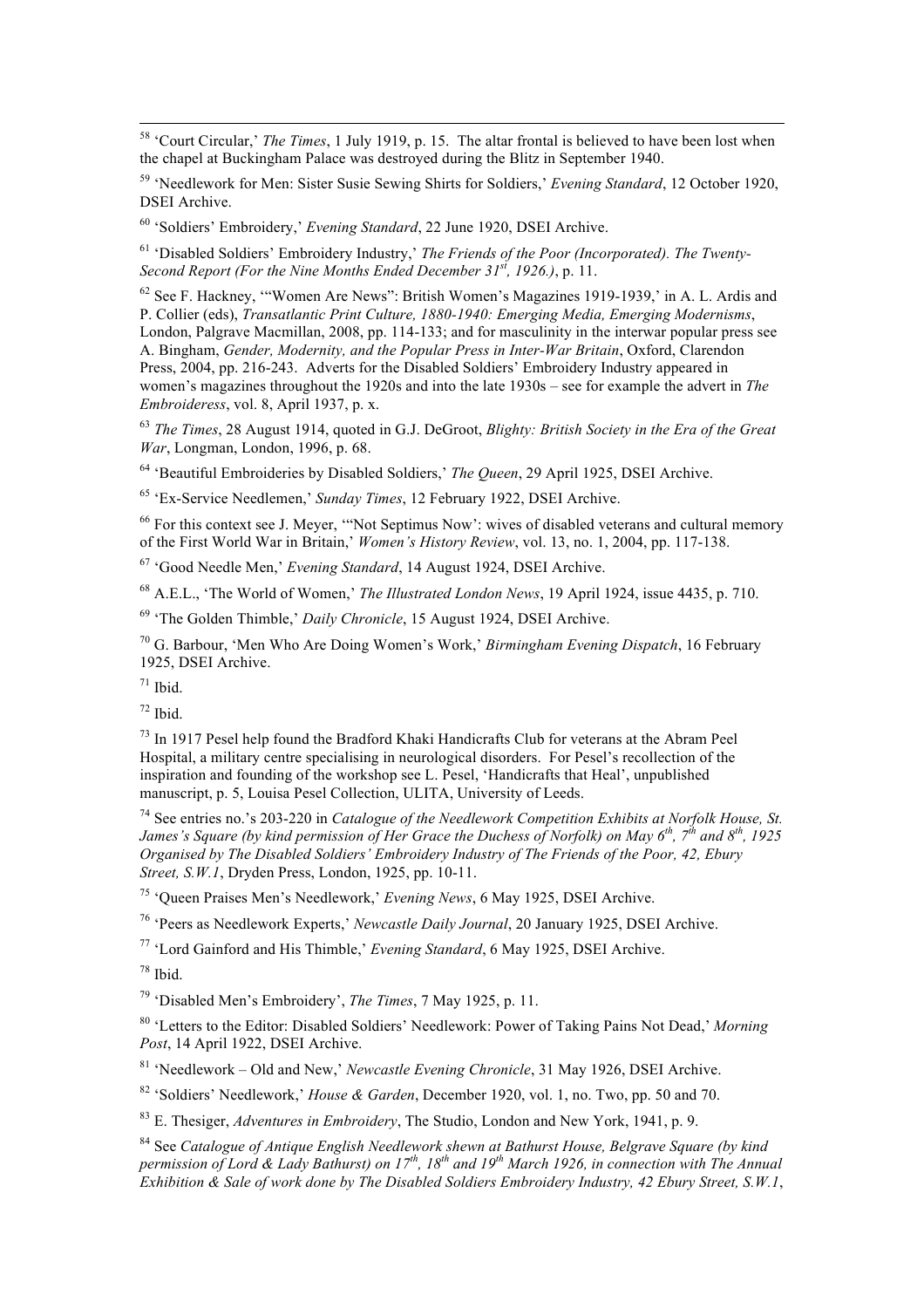London, 1926. Also see 'Men 'Broiderers,' *The Gentlewoman*, 27 March 1926, and 'Heirlooms on Show: Disabled Soldiers Imitate a Queen Anne Bedspread,' *Daily Graphic*, 18 March 1926, DSEI Archive.

l

<sup>85</sup> 'Old English Needlework at Bathurst House,' *The Connoisseur*, vol. LXXV, no. 297, May 1926, p. 60.

<sup>86</sup> The copy was after the Shelton *Flight into Egypt*, dated c.1600-1615, in the Victoria and Albert Museum (T.191-1926). It was commissioned by Lady Mond, by then Lady Melchett after her husband was created 1<sup>st</sup> Baron Melchett. See no. 197 in *Catalogue of the Exhibition of English Needlework (Past and Present) in Aid of the Artists' General Benevolent Institution, February 19th – March 12th, 1934, 15 Portman Square, W.1. By kind permission of The Lord & Lady Maud Carnegie*, London, 1934. The Sheldon tapestry maps were believed to have been made in 1580s by the first major English weaving workshop, founded by the Sheldon family. Their provenance is now thought to be attributable to other, possibly even Continental, workshops as well as the Sheldon family's own workshop, see A.F. Kendrick, *Catalogue of Tapestries*, London, Victoria and Albert Museum, 1924; H.L. Turner, 'Pride and Patriotism Mapped in Wool,' in P. Barber (ed.), *The Map Book*, Weidenfeld and Nicolson, London, 2005, pp. 128-129; H.L. Turner, 'Tapestries once at Chastleton House and their influence on the image of the tapestries called Sheldon: a re-assessment,' *Antiquaries Journal*, vol. 88, 2008, pp. 313-343; and H.L. Turner, *No Mean Prospect: Ralph Sheldon's Tapestry Maps*, Plotwood Press, Derby, 2010.

<sup>87</sup> E. Ruth Rayner, 'The Embroiderers' Guild Exhibition,' *The Studio*, vol. LXXXVII, 1924, p. 18.

<sup>88</sup> For the characterisation of interwar embroidery in terms of 'spontaneity and vitality,' see T. Harrod, *The Crafts in Britain in the 20th Century*, 1999, p. 148.

 $89$  Roger Fry wittily reflected that even the Victorian take on 'crewelwork' was due a revival, see his 'The Ottoman and the Whatnot,' *Athenaeum*, no. 4652, 27 June 1919, pp. 529-530, reprinted in *Vision and Design*, London, Chatto & Windus, 1920, pp. 26-30. Both Grace Christie and Mary Hogarth stressed the importance of 'tradition' and the 'past' for the contemporary artist, see G. Christie, *Samplers and Stitches: A Handbook of the Embroiderers' Art*, B.T. Batsford, London, 1920, pp. 1-6, and M. Hogarth, *Modern Embroidery*, The Studio, London and New York, 1933, pp. 9-12.

<sup>90</sup> See D. Alston, 'England in Embroidered Maps,' *Vogue*, vol. 71, no. 12, 1928, pp. 104, 112 and 118. Details of the Ypres and RMS *Queen Mary* commissions are recorded in 'Disabled Soldiers' Embroidery Industry,' *The Friends of the Poor (Incorporated). The Thirty-First Report (For the Year Ending September 30th, 1935)*, p. 9.

<sup>91</sup> 'The Camera As Recorder: News by Photography,' *The Illustrated London News*, 22 June 1929, p. 1093. And see 'Disabled Soldiers as Master Embroiderers,' *The Queen*, 5 June 1929, p. 5, and 'Princess and the Pekingese: Duchess of York at Embroidery Sale,' *Western Morning News & Mercury*, 12 June 1929, DSEI Archive.

<sup>92</sup> 'Gifts for Little Princesses at Bazaar,' *Daily Mirror*, 17 May 1933, DSEI Archive.

<sup>93</sup> *Imperial Institute: Annual Report, 1926. By the Director, Lt-Gen Sir William Furse, K.C.B., D.S.O., To the Board of Governors (Meeting, 9th February 1927)*, London, 1927, p. 25.

<sup>94</sup> 'Disabled Soldiers' Embroidery Industry,' *The Friends of the Poor (Incorporated). The Fifty-Ninth Report (For the Year Ending September 30th, 1955)*, p. 4

<sup>95</sup> Annie Collin had retired from the Friends of the Poor in 1945 aged ninety-three, see 'A Friend of the Poor: Miss Annie Collin's 100<sup>th</sup> Birthday,' *The Times*, 5 February 1952, p. 6; and 'Miss Annie Collin: Friend of the Poor,' *The Times*, 16 July 1957, p. 14.

<sup>96</sup> Copy of letter from Dorothy Vaisey to Princess Margaret, undated, DSEI Archive.

 $97$  Copy of letter from Princess Margaret to Dorothy Vaisey, 30 April 1960, DSEI Archive.

<sup>98</sup> 'Miss Stuart' has been on the committee of the Disabled Soldiers' Embroidery Industry since 1922. 'Memorial Service: Ernest Thesiger,' *The Times*, 31 January 1961, p. 12.

<sup>99</sup> J. Tosh, 'Home and Away: The Flight from Domesticity in Late Nineteenth Century England Re-Visited,' *Gender & History*, vol. 27, no. 3, 2015, pp. 561-575.

<sup>100</sup> See C. Buckley, 'Made in Patriarchy: Toward a Feminist Analysis of Women and Design,' *Design Issues*, 1986, vol. 3, no. 2, autumn 1986, pp. 3-14. There has been a good deal of focus by historians